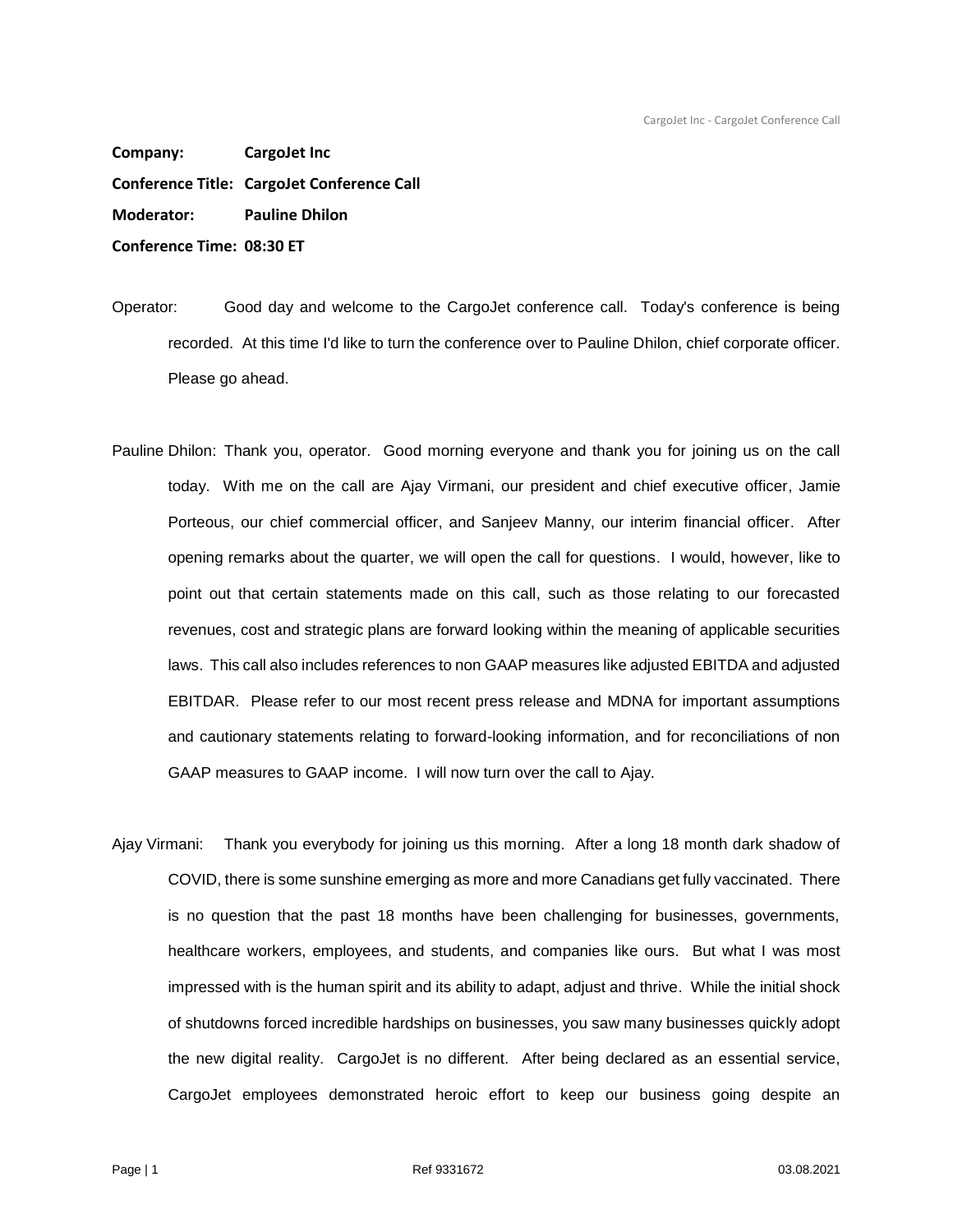unprecedented rise in volumes in a very short period. We also want to thank our customers who trusted us and trusted our team with their deliveries at this critical period.

Like many other companies, CargoJet is also adopting to its new realities. While we don't yet know what the new norm may look like, we do know that we are not going to go back to the old. One word that we are hearing most often is hybrid, return to office, schools, universities and even shopping. People are adopting a hybrid approach to their lives. As economies reopened, people are eager to step outside and enjoy what they miss the most, the restaurants, the movies, the shopping and the travel. At the same time, they have discovered that many of their routine tasks can handled more efficiently through digital channels. Shopping for staples, daily household goods, and goods for kids, and around house are much simpler to get delivered to your door.

In terms of our business environment, thousands of new businesses have started purely on a digital basis, because they do not want to take the risk of investing large capital in real estate or rent. These structural changes are driving a whole new digital economy.

We're still not seeing the full recovery in B2B business segment. As you are aware, businesses were largely shut down for the most part of Q2. We expect the sec segment to pick up in Q3 and Q4 accordingly. While there are many signs of hope in domestic air travel, most experts do not expect the international air travel to return to pre COVID at levels until 2023, 2024 or even maybe 2025. This will keep the belly cargo capacity constrained for the next few years. This means the international air cargo markets will remain tight and will continue to present opportunity for CargoJet to go. Some of these trends are bound to become permanent because of the level of services companies like CargoJet provide for this market.

Now, turning over to our second quarter results. We are pleased to see strong momentum in virtually all our lines of business. Revenue growth, excluding charter line of business, was a solid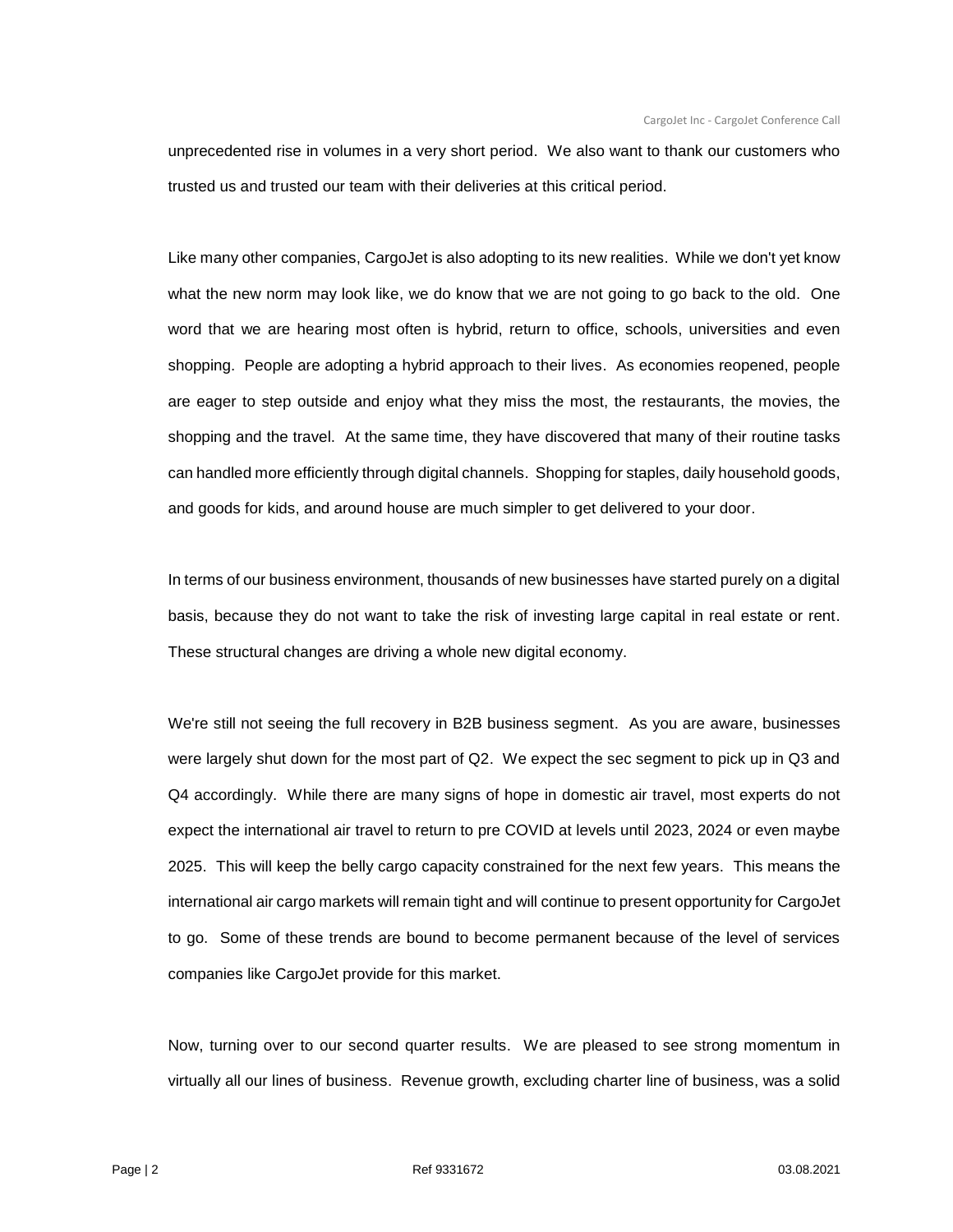30%. As you know, prior years, charter revenue reflect a significant one-time benefit from dedicated charter flights to bring PPE from China and other parts of the world to Canada. Going forward, we expect a more normalized revenue growth in our charter business. It is worth reminding everyone that CargoJet ended the full pre COVID year of 2019 with an EBITDA of only \$156 million. The EBITDA for the first six months of 2021 stands at \$131.6 million, compared to \$124.8 million in 2020, an increase of 5.4% in spite of the fact that we had a significant one-time benefit from the charter business in 2020. I share these numbers to explain the size of structural change we have gone through in the past 18 months.

One noticeable cost increase is a cost increase of 49% in our crew costs. With the implementation of new transport Canada pilot fatigue rules, which clearly disadvantage Canada based cargo airlines against the US based cargo airlines, we are seeing a higher initial cost trend. CargoJet team is focused on finding cost effective solutions to address this issue and deal with it with highest priority to find solutions to offset these costs and gain effectiveness. On the balance sheet front, we have been extremely prudent in utilizing strong free cash flows generated by the business over the past five quarters. We have brought down the leverage our debt to EBITDA ratio to below one times EBITDA. You may recall the CargoJet leverage stood at nearly five times four years ago.

Number two, we early retired aircraft leases and now own 83% of our fleet. 25 out of 30 aircraft are fully owned. We have paid down the revolver in full. We have \$600 million in undrawn revolver providing strong liquidity should we pursue growth ideas. Our net debt stands at \$273 million, which is below our trailing 12 months EBITDA levels. We have also resumed over annual dividend growth as previously announced to return cash to the shareholders. CargoJet now enjoys one of the strongest balance sheet in the North American airline industry, and it was a deliberate decision. We wanted to be prepared for a potential inflationary environment. While there is a great debate about how long the inflation might last, wage inflation is permanent and it's here to stay.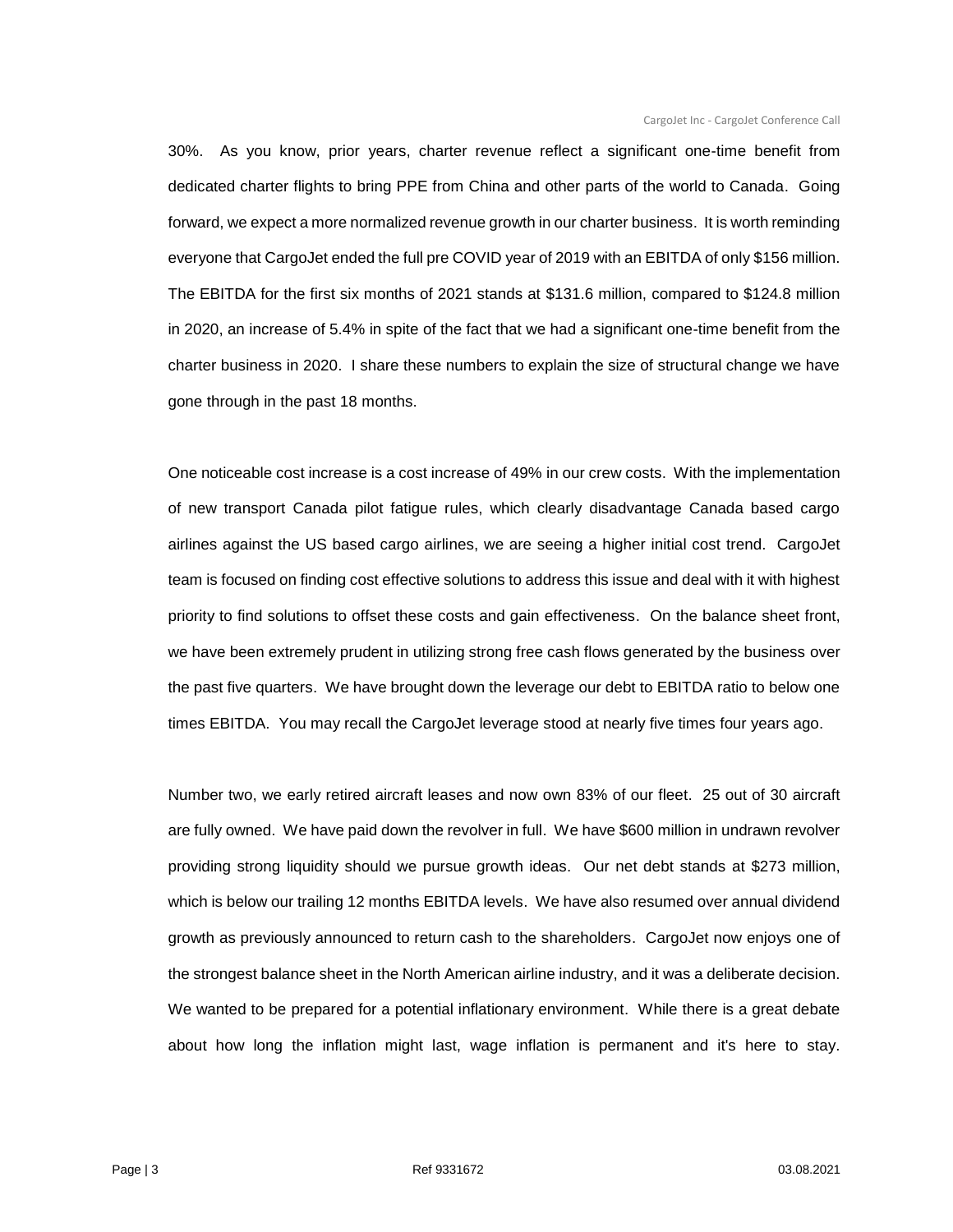Economists agree that central banks will have to raise interest rates eventually. CargoJet is now well-positioned to deliver shareholder value regardless of the direction the interest rates goes.

Let me touch on the operational side. We are continuing to see strong volume growth, as I mentioned earlier. In this new hybrid world, we expect the baseline for almost every aspect of our business to move up. We grew our fleet size by two additional planes, and it now stands at 30. This compares to 26 aircraft of Q2 last year. Our on-time performance remains at over 98.5%, despite a significant change in the block hours flown profile of our company. This remains a critical deliverable, given the importance placed on this by our customers. We are adding key talent and management in several parts of the company to reflect our size and complexity of this new baseline.

Another significant focus for us is ESG. The board and the management team have been devoting a considerable effort to outline our policies, targets, and a framework where we can all play a role in helping the environment and reducing our carbon footprint while we continue to report on progress against the targets set by our board for each of the ESG components.

An update on the internationals and ACMI growth strategy. We continue to make progress in both these areas. Having demonstrated the added value of dedicated air cargo service to our customers who initially signed up for shorter term commitment, we are starting to see greater stickiness for certain international segments despite the reopening of certain passenger air routes. The international air cargo demand still remains very high, and continues to present opportunities for ACMI and charter businesses. Once again, some of these trends are becoming long-term and permanent as the customers get spoilt with the service they receive at dedicated cargo airlines.

I, once again, thank you all for joining this morning, and we are now open for questions.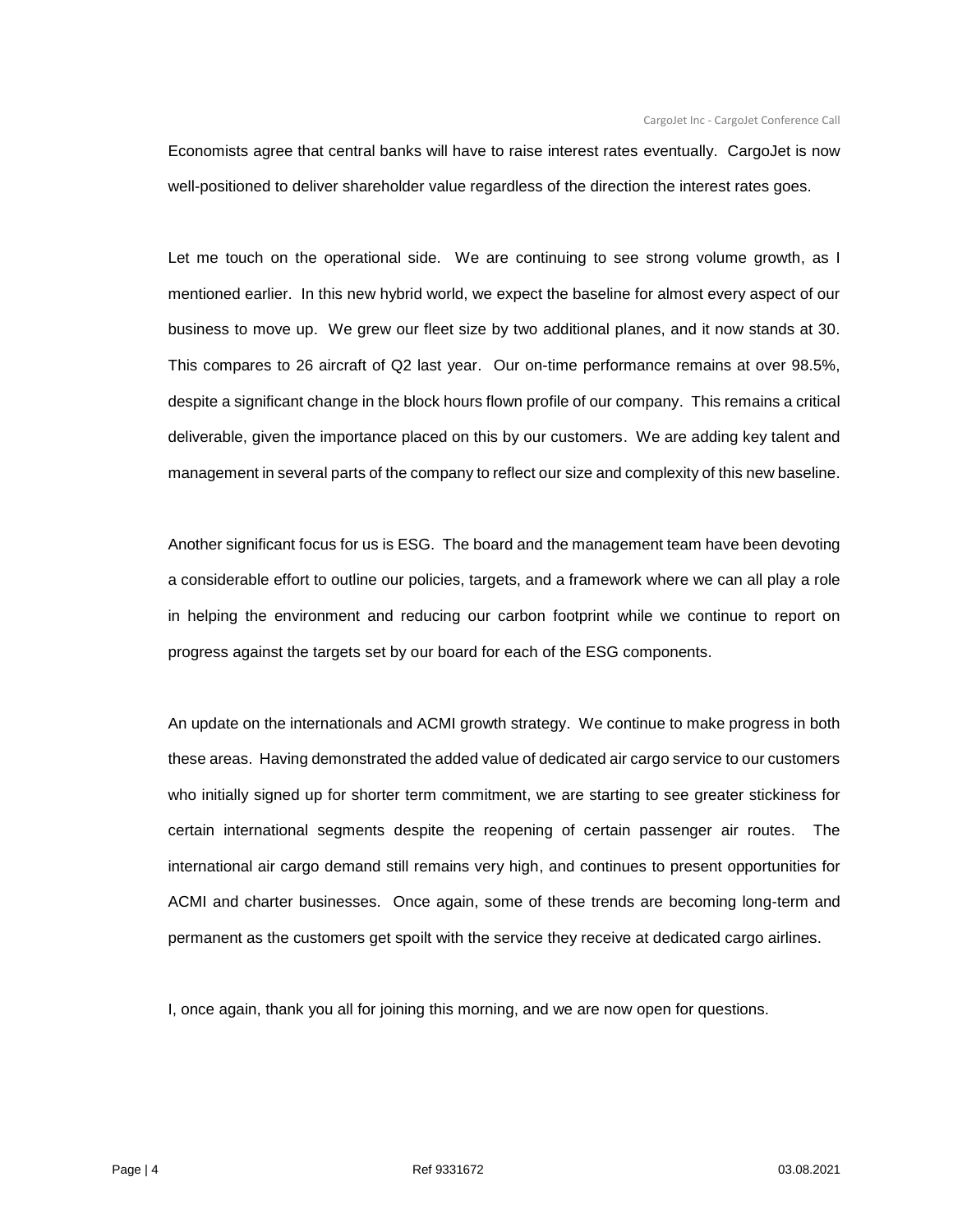Operator: Thank you. If you would like to ask a question, please signal by pressing star one on your telephone keypad. If you're using a speaker phone, please make sure your mute function is turned off to allow your signal to reach our equipment. Again, press star one to ask a question. We'll take our first question from Konark Gupta with Scotiabank. Please go ahead.

Konark Gupta: Thank you. Good morning, everyone.

Ajay Virmani: Good morning.

- Konark Gupta: So, maybe the first is you talked about this first half of EBITDA being up over this last year. And that is commendable, I guess, given the second quarter last year was pretty strong. How are you feeling about the growth heading into the second half this year versus last year? You still have somewhat of tough comps in second half, but you have new ACMI routes, I guess, and then you have the new CMI contract with Amazon, and domestic B2B hopefully will be bounty at some point. So, how do you feel about second half?
- Ajay Virmani: Well, we're feeling pretty good. We have made significant progress. As you know, we have – in the next 18 to 24 months, we are taking delivery of seven new 767s. And in 2023 we have plans to get two 777 and then two, in 2024, we have an option for those ones. We feel pretty good at the demand for those aircraft. We are in discussions with number of customers. We have a lot of choices. And let's put it this way, without saying that we have signed contract, we feel pretty confident that there the aircraft will be replaced as soon as they arrive in both those segments, whether it's international, whether it's ACMI. So, those would be nice choices for us to have.

On the domestic front, as I mentioned, the business continues to – our customers are telling us that the forecasts are quite robust in quarter three and four. I know the economy in Canada has opened up somewhat. The lockdowns are a thing in the past. I think they will be a thing in the past in every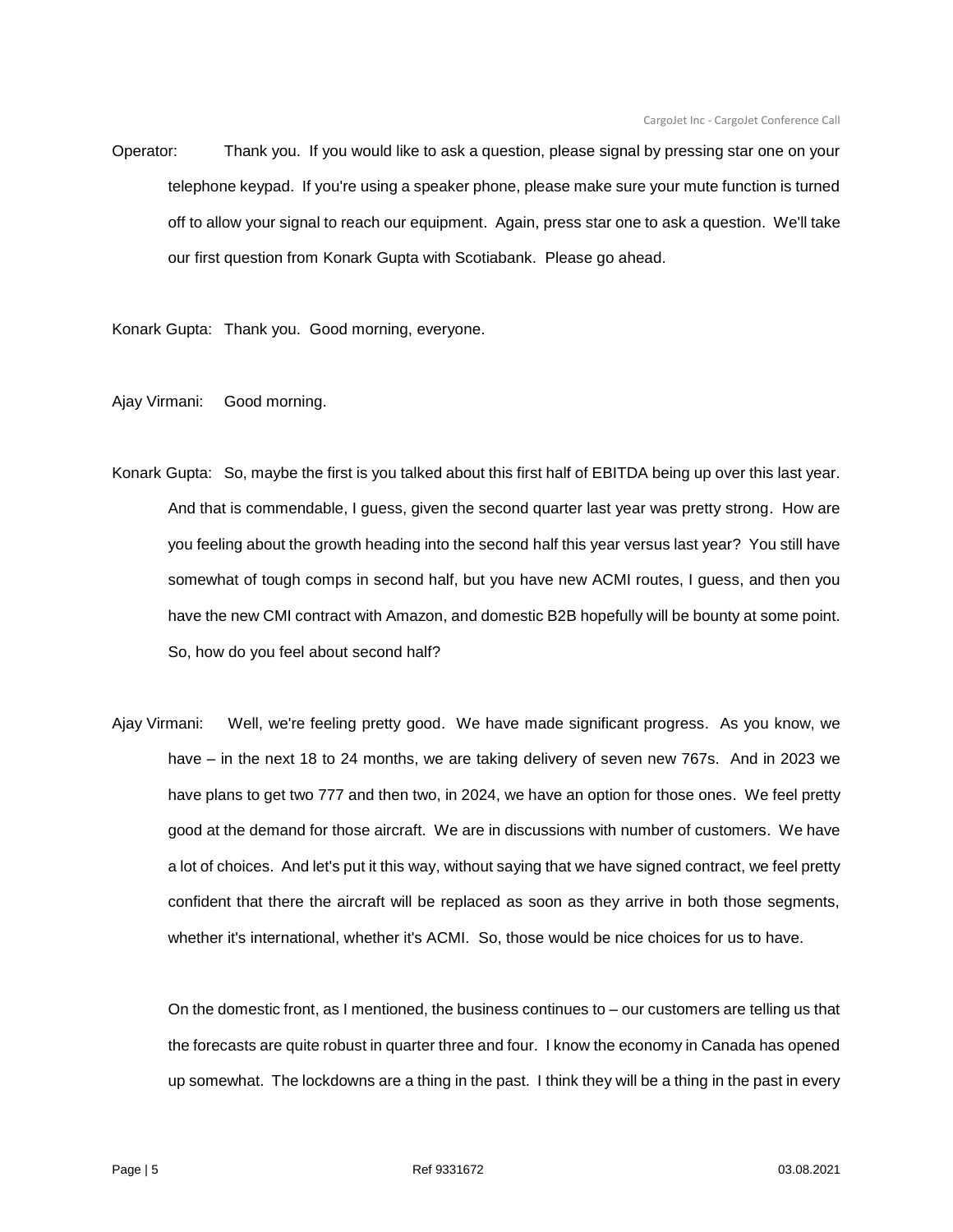country, not only just in Canada. But we feel that hybrid trends will settle somewhere in between at the highest what they were in 2022 and what they were in 2020/2019. So, overall, we see a net positive increase on those as well.

As for the two CMI aircraft, they have started a couple of weeks ago. This will require some study for the next three to six weeks, or even eight weeks, as to what demand is required to fill those aircraft. At the same time, we operated network for the rest of the traffic. So, some of the adjustments will have to take place. As we mentioned in the last call, that this would take at least a quarter or two to make sure that the demand and the network is fine tuned together. So, this would be a bit of a learning forecast on our part, on our customer's part. And we will continue to make tweaks on a daily basis as the capacity and demand to match the best needs that produce the results for both parties.

So, we find that generally we are optimistic that e-commerce not only domestically, but internationally, and transport continues to grow. The duty free limits of \$150 now is coming into effect. And I think we will see a lot more international activity on the e-commerce front, as well as domestic.

- Konark Gupta: That's good color. Thanks, Ajay. And then talking about ACMI, we saw a slight, call it, downtick in ACMI revenue quarter over quarter. And you just started a new contract, I guess, in June. Where do we stand on ACMI contracts? And what do you expect as a run rate for this business line going forward?
- Ajay Virmani: So, we've added two additional routes for one of our largest customers starting in August. And we are also in discussion with a bunch of other parties who are interested in doing some more ACMI work. Our issue right now, if I had five extra planes, they would be all committed to some ACMI routes. So, as the new aircraft come in in October, there's one October-November, then we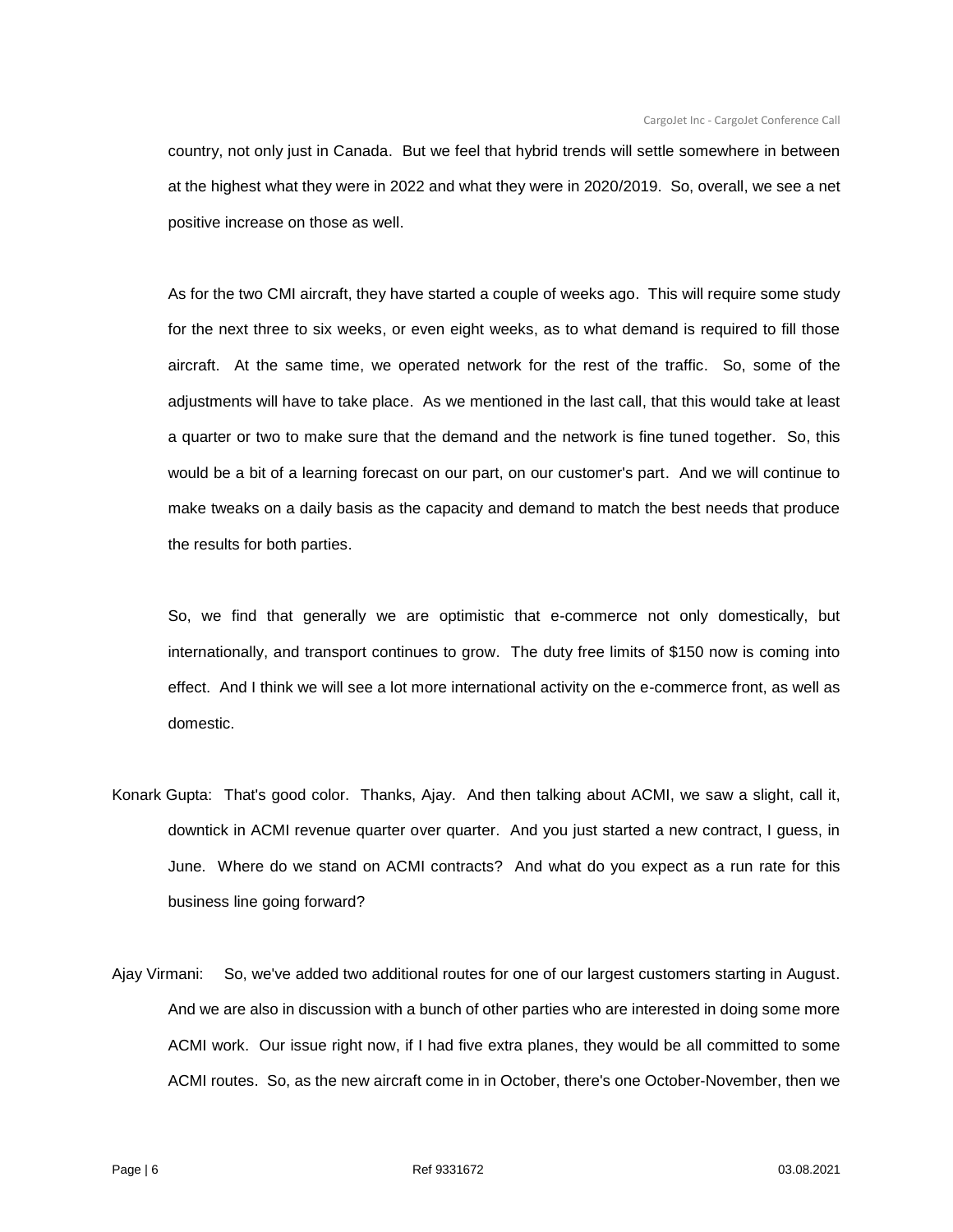have one in March, and every four months we are getting a new aircraft. And, at this rate, I can tell you that nothing is signed. And I don't want to jump ahead of myself here, but we have a great demand for those. And, as a matter of fact, we are in discussion of placing those aircrafts going forward. So, we find that the ACMI segment of our business is going to be a significant portion of our business going forward. Customers who are using us for ACMI used to use commercial airlines for mostly shipping their cargo, and now they've switched to their own aircraft ACMI. Although the flights are fully full, but the basic advantage of the ACMI versus commercial is that the customers are finding that they can fine tune their delivery schedules better. They have better service. They have better control of their times. And they have better, overall, synergies using ACMI versus commercial. So, it's a matter of them getting spoilt. And these guys, I can tell you, Konark, that the feedback we have is that a lot of this is here to stay as permanent trends.

- Konark Gupta: Makes sense. Thanks. And last one for me before I turn it over. So, we are hearing the guys in the US are saying the delivery model, the on-ground delivery model, is expanding to seven days a week. I think FedEx was making an announcement there. Do you see something like that coming into Canada pretty shortly as well, where your customers are asking you to fly more or incrementally Fridays, Sundays and Saturdays?
- Jamie Porteous: Yeah. Good morning, Konark. It's Jamie. I can take that one. Yeah, absolutely. We started to see that trend really starting a couple of years ago when we added a Sunday flight initially for Amazon. But we've grown that since. And I would say that all our customers that are in the B2C space are now offering seven day – either are or will shortly be offering seven day a week delivery to their customers.

Konark Gupta: Thanks, Jamie.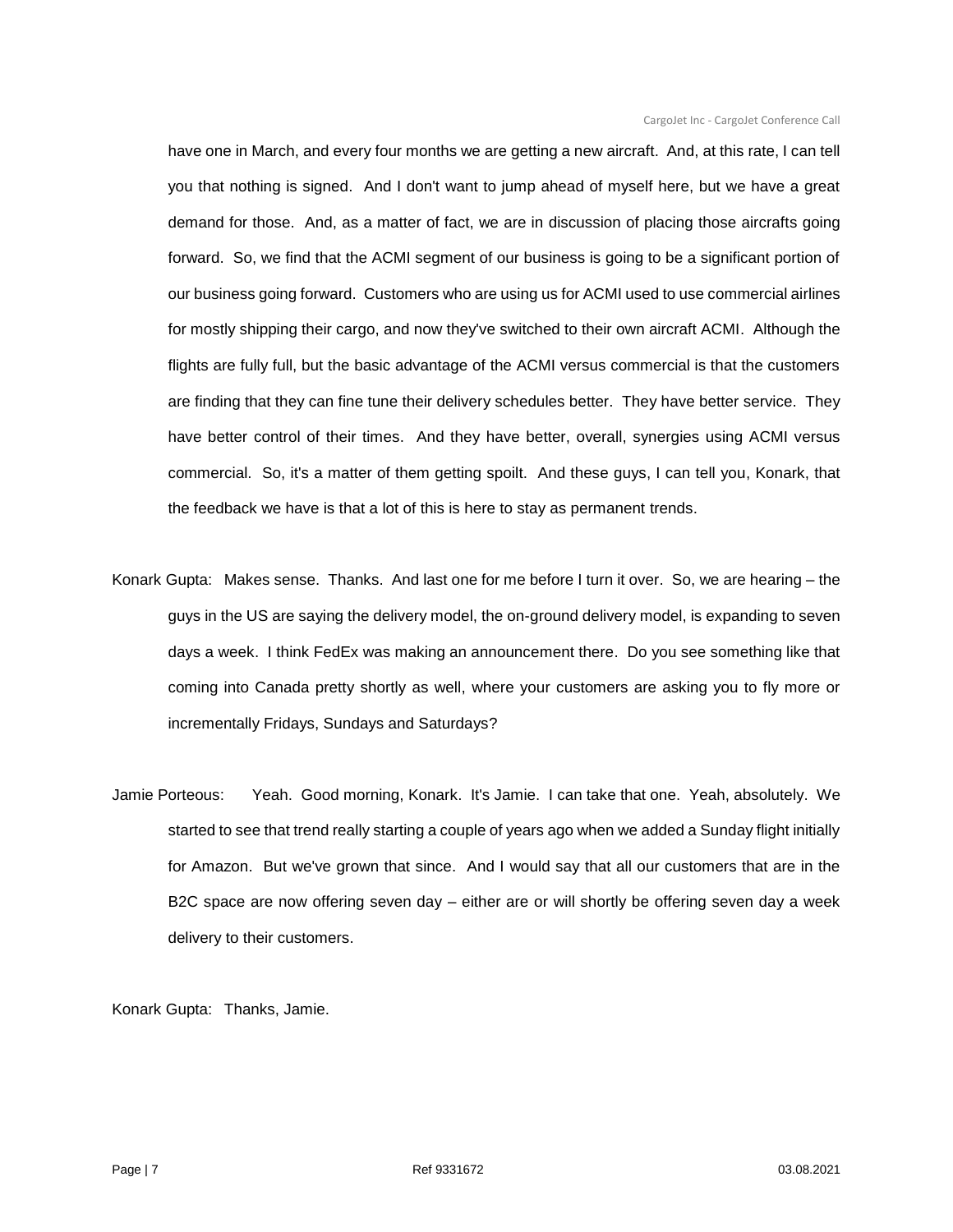- Operator: Thank you. We'll take our next question from David Ocampo with Cormark Securities. Please go ahead.
- David Ocampo: Hey, good morning, everyone. I just wanted to circle back on the CMI route contracts that you guys are talking about with Amazon. When you guys think about that side of the business, do you just – I guess, in the early innings, are you starting to see deterioration of volumes that shift from, say, the domestic overnight network into the CMI basis? Or, should we look at that as all incremental volumes?
- Jamie Porteous: No, I think David we've been it's Jamie again. Good morning. I think we've been pretty clear in the last couple of calls that we expected that when the CMI aircraft first started there could be a bit of an impact on the domestic volumes that otherwise were being carried on our domestic network. But you have to appreciate that, from Amazon standpoint, it's a growth story. They're adding dedicated capacity on a CMI basis to provide capacity for their expected growth, which has, over the last several years, we've seen obviously significant impact and significant growth on our networks. So, as Ajay noted in his previous remarks, we'll take the next probably four to six weeks to evaluate what that impact is. Certainly expected, as we get into Q4, we'll see that any impact will start to fill back up with demand for peak.
- David Ocampo: And have you heard any commentary from your other customers that may take on Amazon volumes as part of their network, particularly Canada Post [inaudible]?
- Jamie Porteous: No, we haven't seen any equal concern on some of our other customers' parts that are providing capacity to Amazon. But similar to when Amazon started dealing directly with CargoJet five or six years ago, there was no – there was a concern about dilution to other customers that were carrying packages for Amazon. Those have continued at similar, if not increased levels, to what they were previously. So, we don't anticipate any dilution there.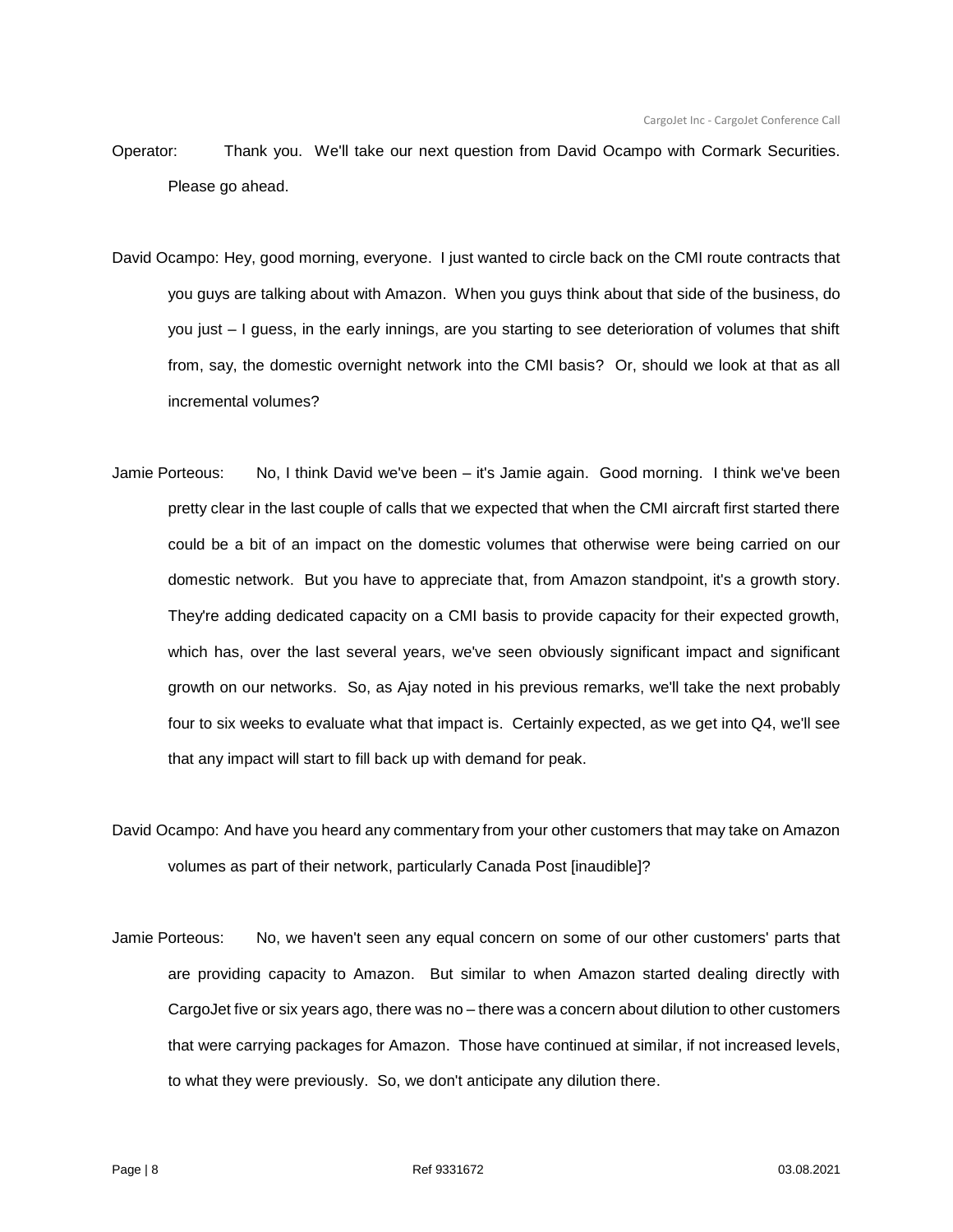- David Ocampo: All right. And then shifting gears to B2B volumes here, how close are we to pre pandemic levels? And where do you see that ultimately settling in as we enter this new normal?
- Jamie Porteous: I think we're getting close. I think I had expected, if everything, the economy stays growing the way it has been over the last couple of quarters, particularly as we go through Q3 and into Q4, I think we would return to normal volumes that we would expect on the B2B side of things. One barometer that we use is our non – what we call our non-contract customers, which is a mix of B2C, but it's primarily B2B customers. And if I looked at Q2 revenues year over year, I think we were up 20%, which is a good reflection of the strength of the return of the B2B volumes.
- Ajay Virmani: It also all depends on how quickly things open up. You walk by some of the retail areas and a lot of stores are still not open, and a lot of retail outlets are still closed. Depending on how – if we got a fourth wave, then obviously we'll be – it'll be a different story. So, it all depends on how quickly things can open up.

David Ocampo: Okay. That's my question. So, I'll hop back in the queue. Thank you.

Ajay Virmani: Thanks.

Operator: Thank you. Next question from Chris Murray with ATB Capital Markets. Please go ahead.

Chris Murray: Yeah. Thanks folks. Good morning. Just maybe turning back to your comment around the cost associated with the fatigue rules. I think we were led to believe though that part of your – or the structure your contract is that you can put through surcharges to offset some of those costs so you're net neutral. Any commentary around that? And what sort of measures do you think you can take to actually offset those costs?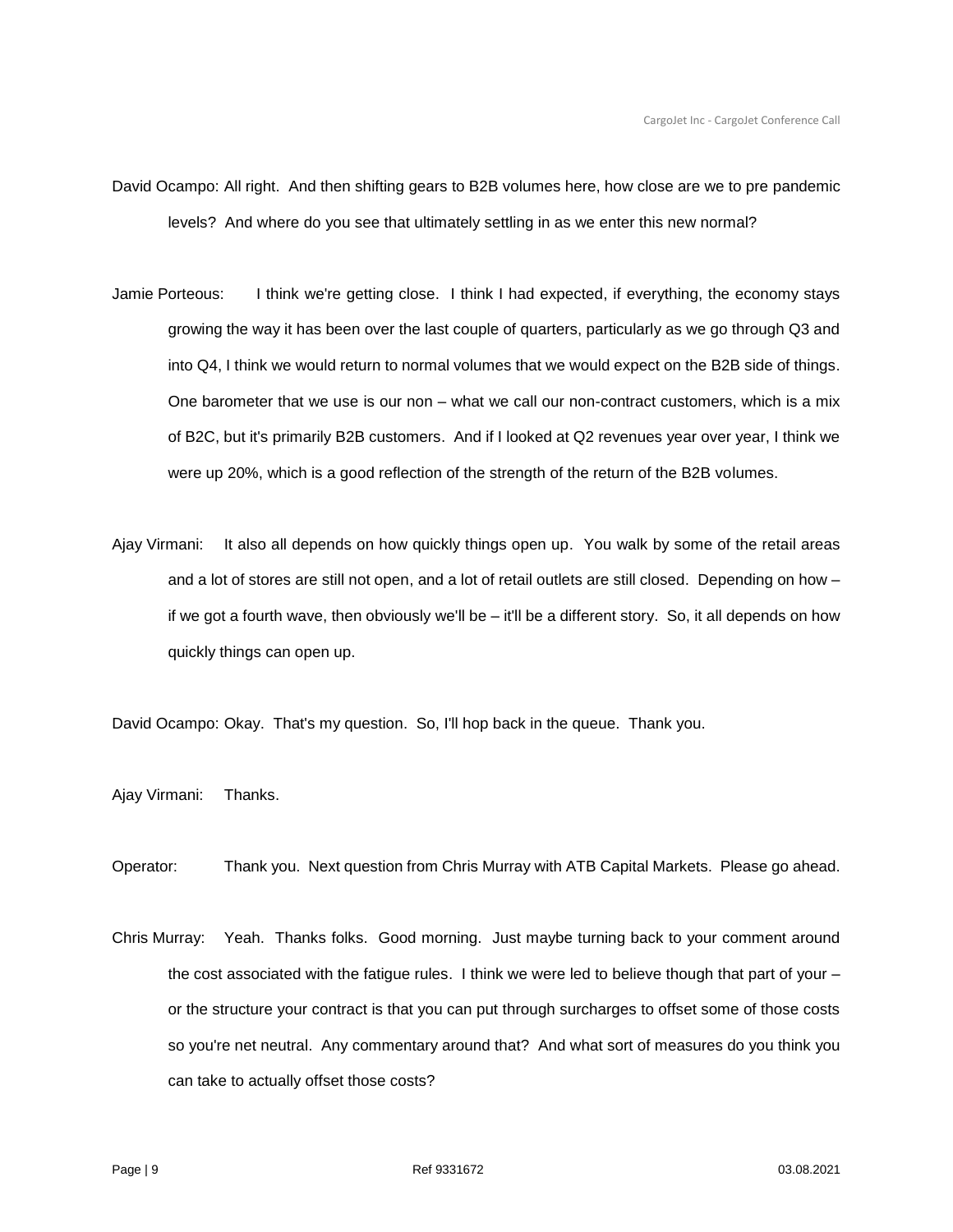Ajay Virmani: Well, first of all, the surcharges, we did have surcharges for certain non-contract customers that we have long-term contracts, and obviously some of these costs cannot be passed. So, till the contract expires, we will be negotiating new contracts with the customer. So, unfortunately, we have to eat those costs. And that's why you see a big bulge there.

Part of it is that the government of Canada, we have tried for three to four years to highlight one thing in these regulations, which is the rules for passenger and cargo airlines are the same. Whereas US, after three congressional studies, they decided that cargo was a separate business, not related to passengers because of the timing of the flights. Unfortunately we could not explain to our government and regulatory authorities that was the case, and they decided to go their own way, which has caused a lot of hurt to cargo companies. And we have hired a lot of crews to offset that cost. So, we continue to talk to the government. But as everybody else knows what happens when you keep talking to the government, we can't depend on them, and we can't depend on any other solutions from them, especially if they're all preparing for elections more than anything else.

So, where does that leave us, and what offsets we are going to do in terms of that? There's not a whole lot we can do in terms of – we are looking at some computer assisted program to where we can gain crew efficiencies more. We are looking at certain ways of structuring of our crew schedules that work out the best. There is not much we are going to be able to do in terms of that. We are also looking at certain – at the end of the day, we have to be competitive and we have to make sure that we have something left over after all these additional crew costs. So, it's a learning experience. We are also learning the new rules to apply where we can. And it would take us at least another quarter before we settle down and say, okay, we have now optimized according to the new. So, even the programs that we have, they're learning as well how crews can be utilized more effectively.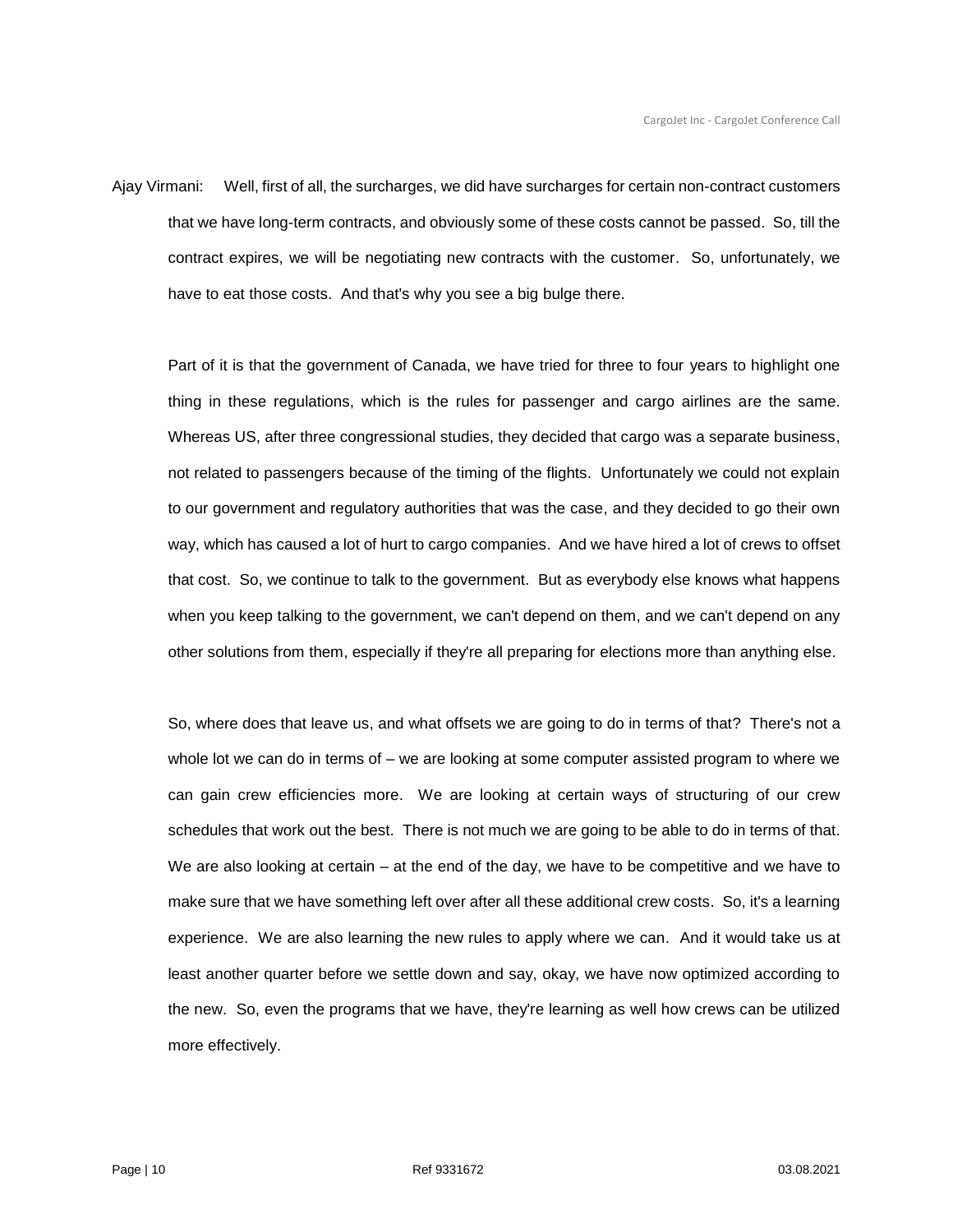So, we will gain some efficiency with that stuff. But I think some of the trends would be permanent. But we are looking for some permanent solutions to this issue as well we speak. And I would be updating in the next conference call on those issues.

- Chris Murray: Okay. That sounds fair. My next question is just thinking about growth, and it sounds like, from your commentary, there's enough opportunities out there that at least everything you have in terms of aircraft – sounds like there's a couple options, but there is definitely a plan for putting those aircraft as they come into service. You'll be able to generate some pretty good revenue off of. Do you have any opportunity to accelerate any of that – the fleet additions? And are there other opportunities to maybe go in and maybe accelerate additional aircraft? Or, is the bottleneck in the conversions? Any thoughts on whether or not you can do anything in the near term to capture some of this opportunity that's out there?
- Ajay Virmani: Yeah. We were able to get a 757 a couple of months ago, which was at being converted at that time. And we were offered an opportunity to get that aircraft in our service. We also picked up another 757 which we – from a Mexican presidential fleet, which was up for sale. And we're going to be converting that in the next couple of months. So, the size of the aircraft is somewhat smaller, but it fills a need for a certain market. 767s are concerned that convergence slots are tight. Right now, if we were to apply for a slot, right now, we would be looking at – towards the end of 2024.

However, we do continue to look for aircraft that might be already converted. And if anything comes in the market, we have our eyes open. But we can't speed it up, certainly. But we are hopeful that if the – right now the delivery schedules are on time. And anything that we can do to enhance, we continue to ask the vendors. But right now it doesn't look that we will be able to advance it. But we do take on opportunities that are presented from time to time, like we did with two 757s. So,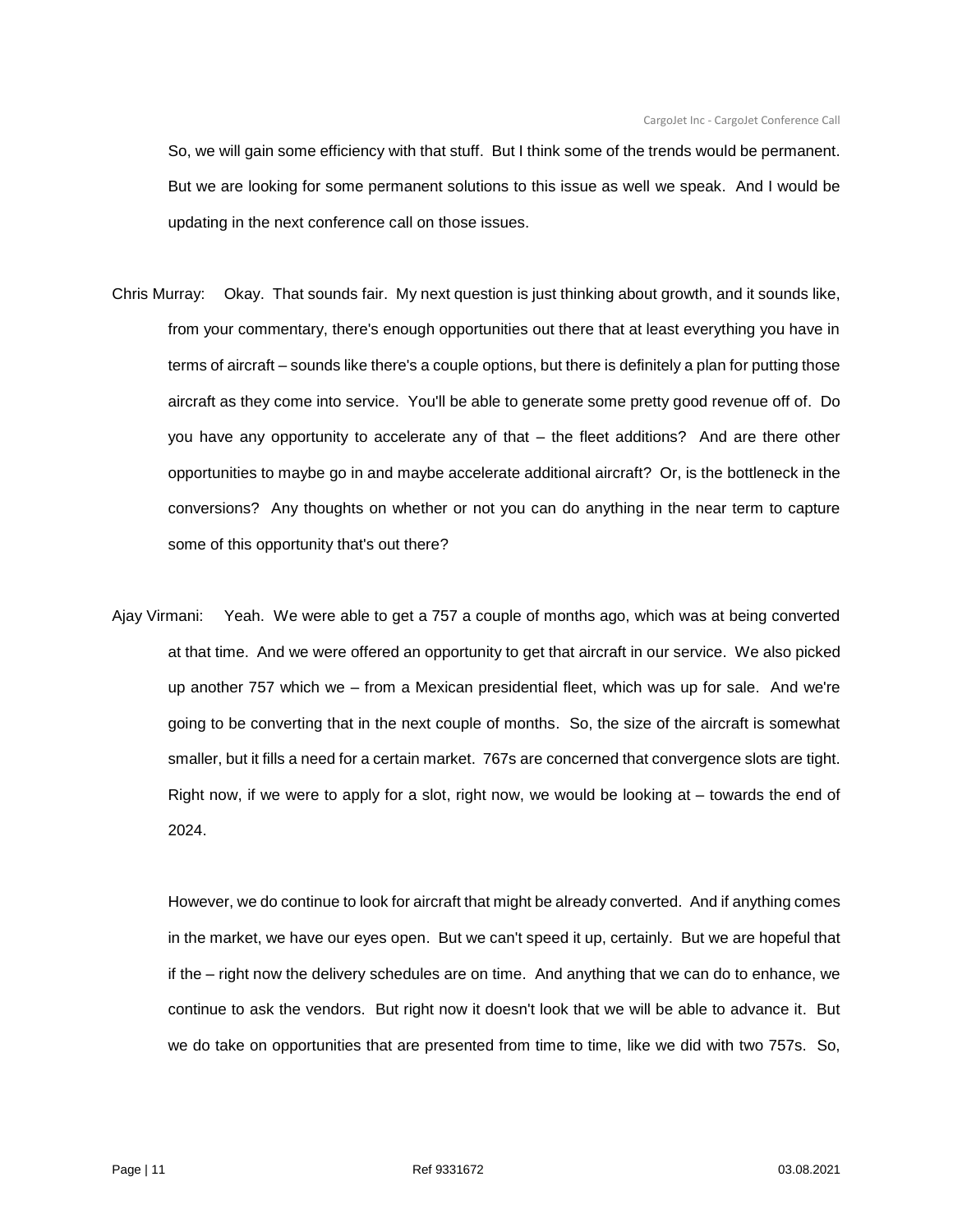those would be coming in much faster. One has already started service, the 757, and the second one would be expected to be in February, which is speeding it up in our world.

- Chris Murray: Okay. That sounds good. And then just a housekeeping question, so CapEx, you had originally thought about this year somewhere in the \$225 to \$250 million range, is that still a good number to think of?
- Ajay Virmani: Yeah. That still holds good. But due to additions of the 757, and this was an opportunity which we availed, so it will be slightly in the range of \$270 to \$280 million for this year. Because we have been able to cash in on this aircraft availability.

Chris Murray: Perfect. All right. Thank you very much.

- Ajay Virmani: Thank you.
- Operator: Thank you. We'll take our next question from Walter Spracklin with RBC Capital Markets. Please go ahead.

Walter Spracklin: Thanks very much, operator. Good morning, everyone.

Ajay Virmani: Good morning.

Walter Spracklin: So, starting with some of the commentary you mentioned, the back half, excluding some of the second quarter revenue from PPE last year, every quarter you've seen sequential improvement seasonally through the year, both in revenue and EBITDA. I know there's some moving parts here with Amazon, but is that fair to look at now in terms of the seasonality, the same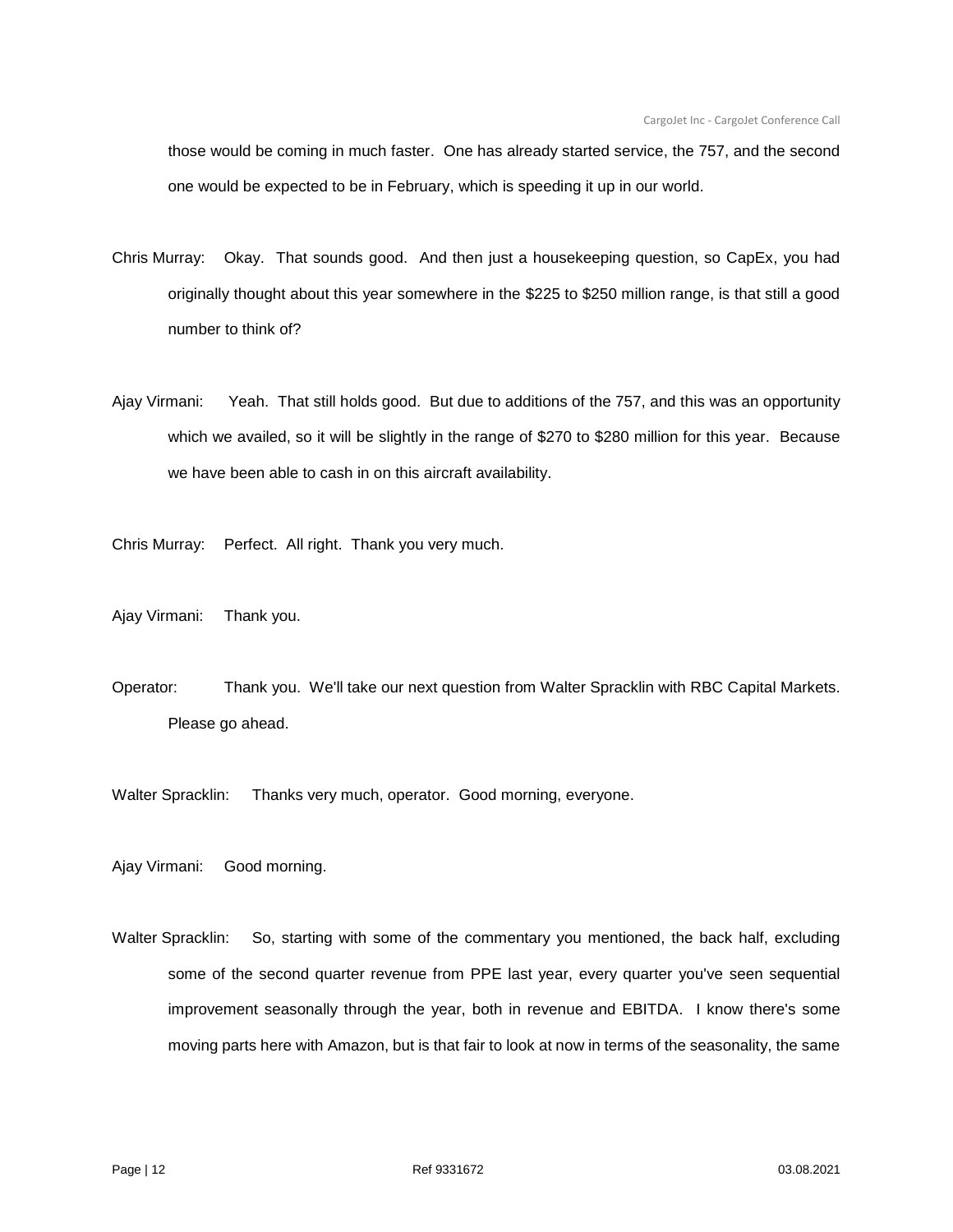seasonality holding in 2021 where you build EBITDA sequential improvement each quarter through the year?

Ajay Virmani: We normally we would do that, Walter, but I think this year we are operating two CMI aircrafts. And with all the other stuff happening in the marketplace, I think we will have to next – as we mentioned in the last quarter, once we are operating those two aircraft, we have to see does it really free up two additional aircraft for us to go deploy somewhere else on more profitable route? That is yet to be seen, because we have not seen the change much in terms of the shipping patterns in spite of the two – adding two additional aircraft. So, I think in about – it will take us at least this quarter or next – half of next quarter to get really, and then the peak starts, so it will get distorted again. So, we just want to make sure that, yes, we, we want to see improvements and that's our target. But, at this stage, we want to make sure that we assess our network cost and network capacity to what the real demand is going to be at the end of the day.

So, this is a learning experience. It will take a quarter or a quarter and a half to settle down. And we continue to monitor it on a daily basis. The target is to continue to improve. With this new addition of new services, it certainly is something that we have to continue to monitor and adjust upwards or downwards as we go along.

Walter Spracklin: Fair enough. Okay. And then going back to the international, you gave us a little bit of insight, Ajay, on how international contracts would be signed. You've indicated you have a degree of optionality, so presumably that's with your existing customers who are saying, "Hey, look, if you have that aircraft available for international use, we'd like to take it out on an ACMI basis, but you're continuing to monitor." How soon will you know that? You mentioned you're talking to customers now, will you look to sign on customers? Could you put one 777 toward kind of your own at risk flying, and then the other one to ACMI, and then eventually perhaps convert both over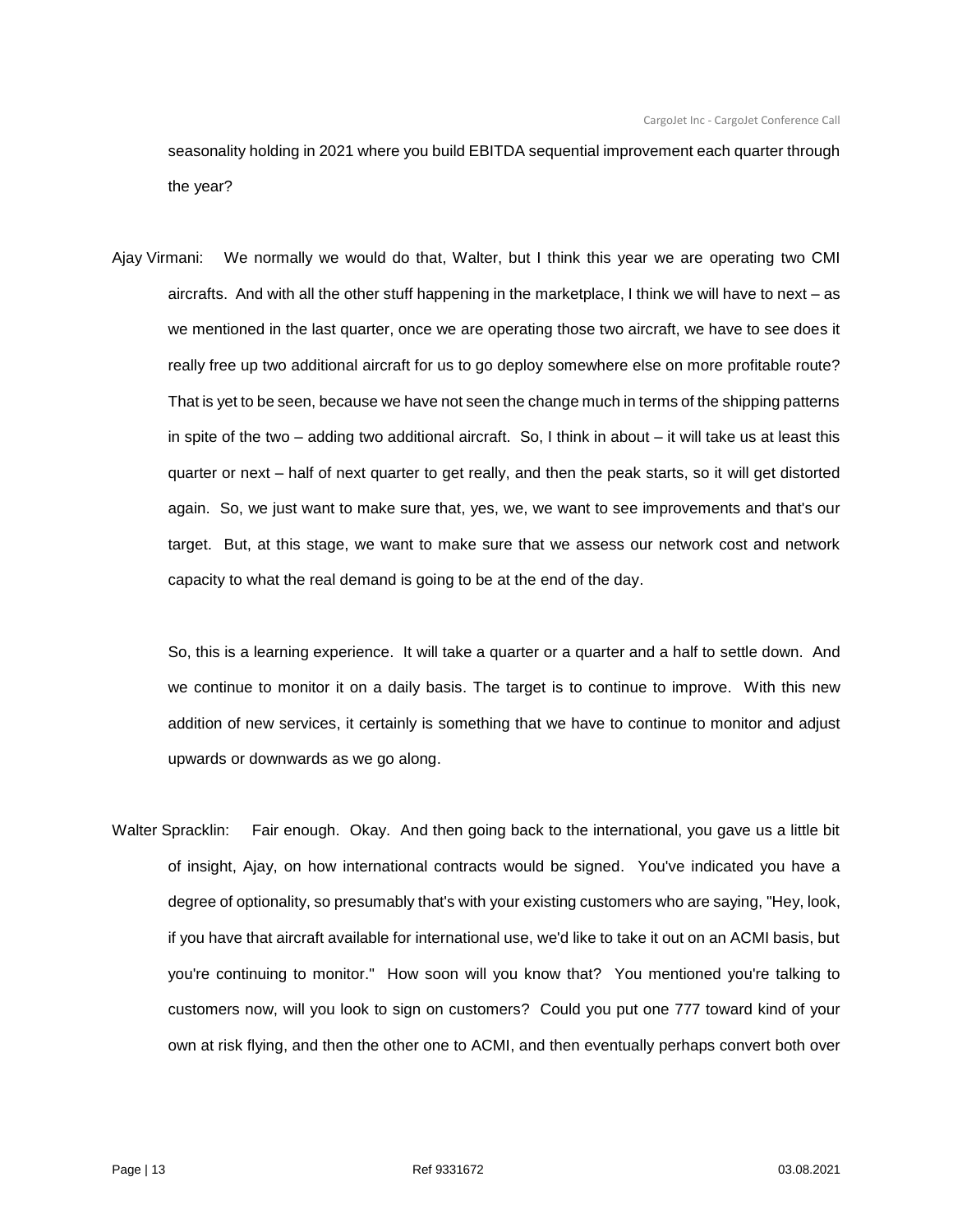to your own at risk? Or, what's your strategy, essentially, with your – mainly with the 777s on the international routes as you start to come closer to those delivery dates?

Ajay Virmani: So, the 777s, we're still at least two years away from the first one, but our first brush looks like that a combination flight from the far east into, let's say, Vancouver, which [inaudible]. The flight continues on to Eastern Canada, let's say, to Hamilton over [inaudible]. That portion becomes like a domestic type of portion which eats some overhead because of the domestic – we take advantage of the domestic opportunity, which is full, which frees up certain 757 to deploy it other places, and then continuing on to Europe. And then we deploy some 767s and 757s to South America, Mexico and some of those markets, which continue with – give us the feed from the 777 from all over, international places. So, it's a network design that will happen that would incorporate – our first two 777s would incorporate some element of domestic already that exists today with some new international opportunities. Again, it can change. It's two years away, so we'll see where the market is, but that's what we're hoping to do.

As for the 767 international growth strategy is that our first two or three aircraft, or at least minimum three aircraft, are committed to going into some kind of an ACMI service initially. But keep in mind we have at least six or seven aircraft that are available to us over the weekend, Friday, Saturday, Sunday, Monday, as a matter of fact, four days, some of them, in each part of the country where we plan to use those – that capacity to grow internationally to build up those 777s in the next couple of years when those 777 comes. So, we are going to deploy our international strategy in third, fourth quarter of this year, starting with 767s to be used when they are available on the weekends or during the days that can do a round trip and come back. That would be our first phase of international growth on selected basis where we feel the yields warrant it. We're not just going to be everything to everybody, but we will take the niche in selected market where the demand is far greater, the yields are better, and then build those into the 777 program. So, start with 767s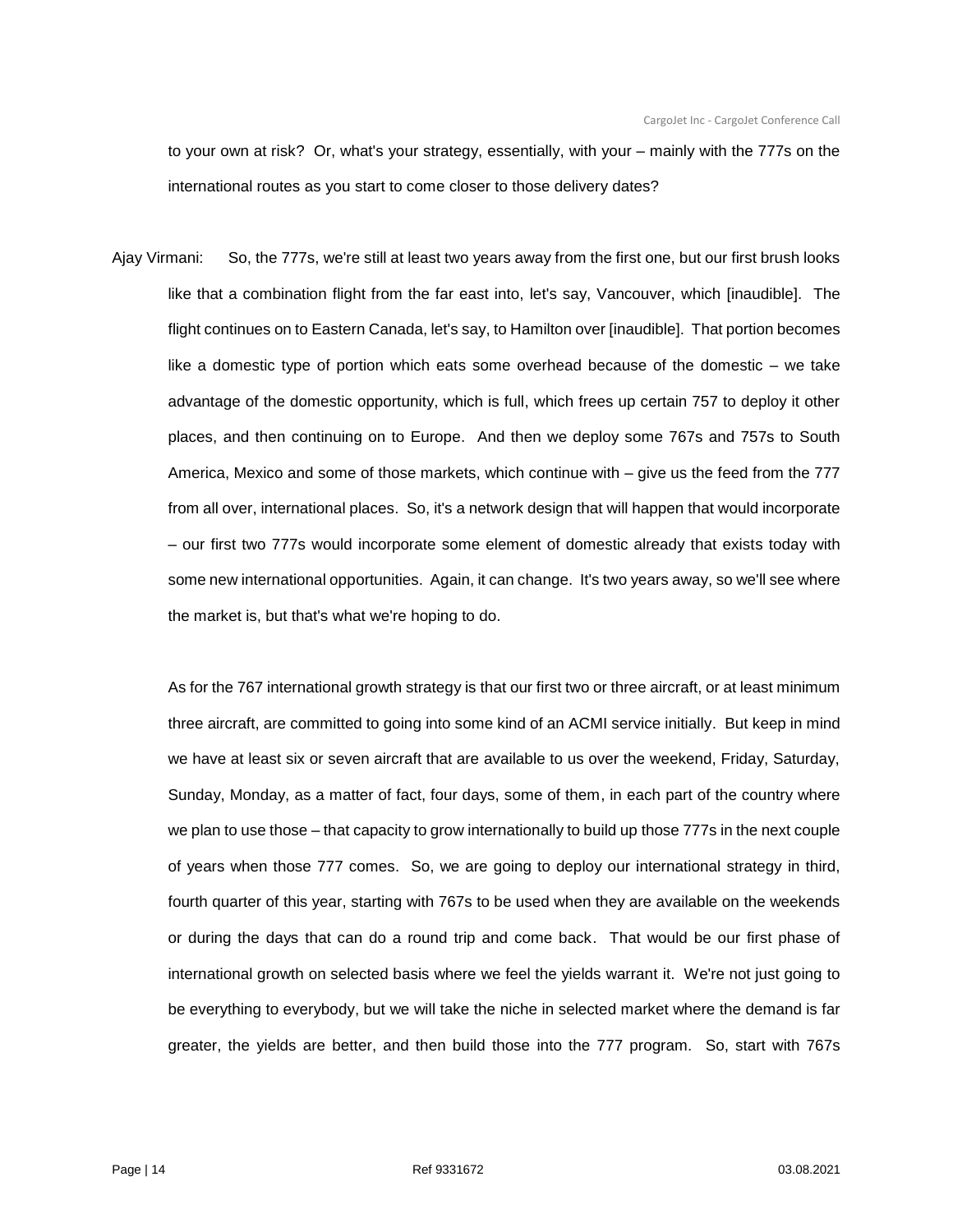wherever it's available, plug them in, and then move on to 777 certain areas, and also take advantage of putting these aircraft on a ACMI basis, the first three, at least, that are coming up.

- Walter Spracklin: So, it sounds like this is something you can ease into and check demand and pricing as it evolves, rather than – it's not like you're going to be flooding the market with new capacity the minute you take delivery. It's something you can judiciously enter where the opportunity offers itself with some good optionality.
- Ajay Virmani: Yeah, absolutely. We will use the 767s to build the business. And those 767s are going to be more incremental, as you know, because they're already working in domestic or some ACMI. So, we will have the opportunity to use those aircraft to start building the international marketplace slowly and gradually. Because if we threw a 777 capacity in international market, obviously then the price gets diluted for everybody. So, we want to start slowly, fill those up and then move into the 777 phase. So, you're exactly right. You called it right, totally.
- Walter Spracklin: That makes sense. Okay. That's everything for me. Thanks very much. Great quarter.
- Ajay Virmani: Thank you.
- Operator: Thank you. We'll take our next question from Kevin Chiang with CIBC. Please go ahead.
- Kevin Chiang: Hi. Good morning, everybody. Thanks for taking my question here. Maybe if we could ask Walter's question on seasonality a little bit differently. When I look at your pre pandemic EBITDA seasonality, let's say 43%, 44% of that you would generate in the first half of the year, and the remainder in the back half of the year. Just wondering how you think about maybe that broader seasonality in 2021? And then, just given the change in the mix of your business, any comments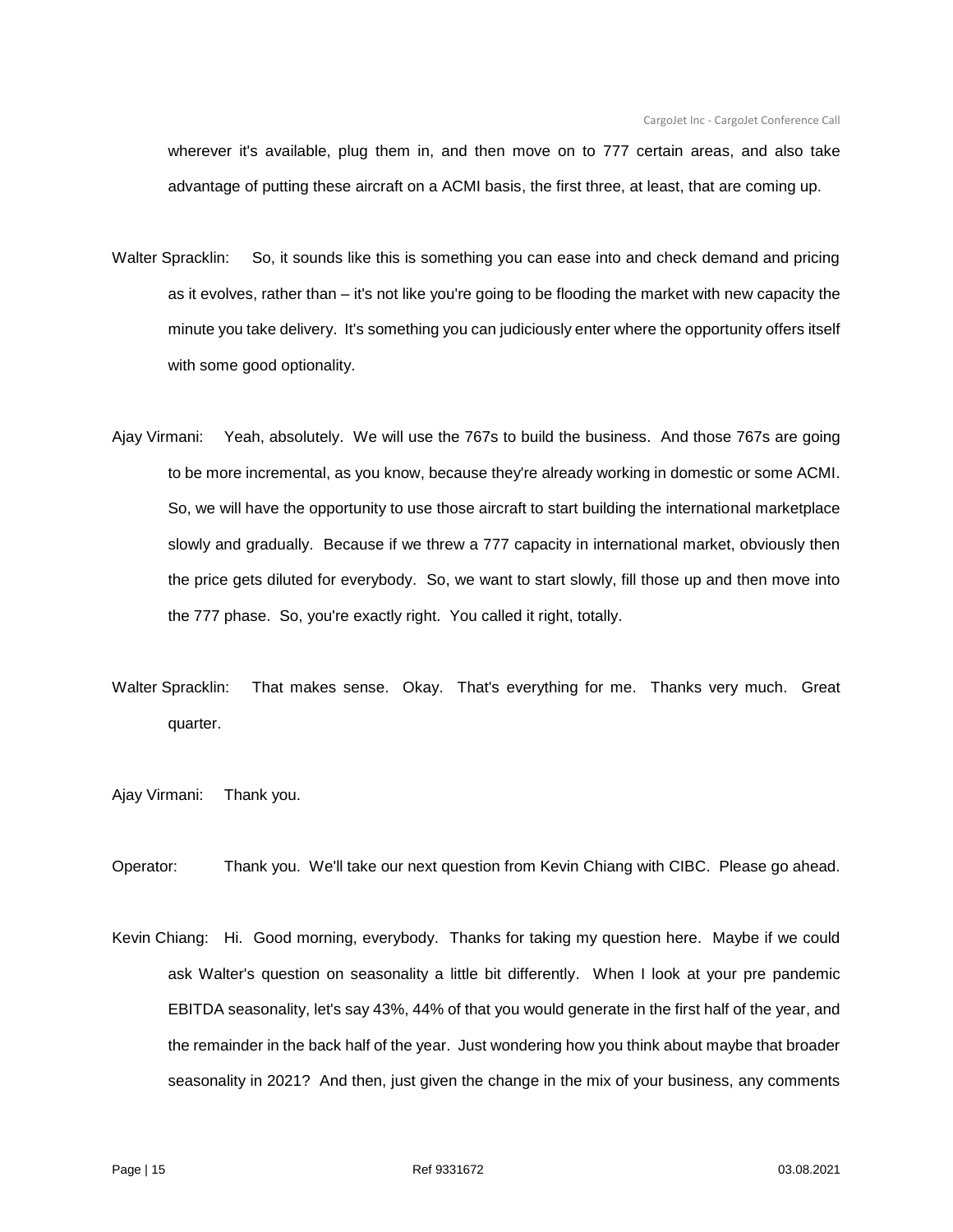or any insight how you think that seasonality might trend as you bring on these new aircraft, and as you build up the CMI and your ACMI and international charter business over time?

- Jamie Porteous: Good morning, Kevin. It's Jamie. As Ajay said, I don't think there's any real fundamental change in our seasonality other than, as he indicated, that with the introduction of the two CMI aircraft that we just started operating in July, it's probably going to take us close to a good quarter to understand what impact, if any, that has on the normal domestic volumes on our scheduled overnight network. And, other than that, I don't see any real change in the seasonality. Expect Q4 be a very strong quarter as it was in previous years.
- Kevin Chiang: Okay. That's helpful. And maybe just a second one for me just on pilots. And thank you for all the color in terms of what you're seeing today. But just wondering as passenger air traffic comes back, and presumably pilots that are furloughed start reentering that – reentering the passenger airline industry again, is that having any impact on your ability to recruit pilots? Is that creating any incremental cost pressures that you didn't see a quarter or two ago? Is there anything just to do on your end? If you are seeing any bottleneck issues or you think you need to put into place in order to recruit to the levels you need to recruit to have the pilots for all these planes you have coming in?
- Ajay Virmani: So, we have no issue with recruitment of pilots. There's a whole lot of ex-pats that went to Middle East and Southeast Asia to fly. When these pilots were young, they had families, a majority of them want to come back. We've hired at least 50 of them from that lot over the past one year. These are people from Etihad, Emirates, Cathay Pacific, Korean Airlines. These are Canadians who went with young families. Now, the families are ready to come back, and they could never find flying right bodies or being captains in any of the Canadian airlines, so they were stuck. So, this is a great opportunity for these guys to return home to a decent job, and they are. So, there's a big pool of those pilots available. We don't have any shortage at this time. But again, a year,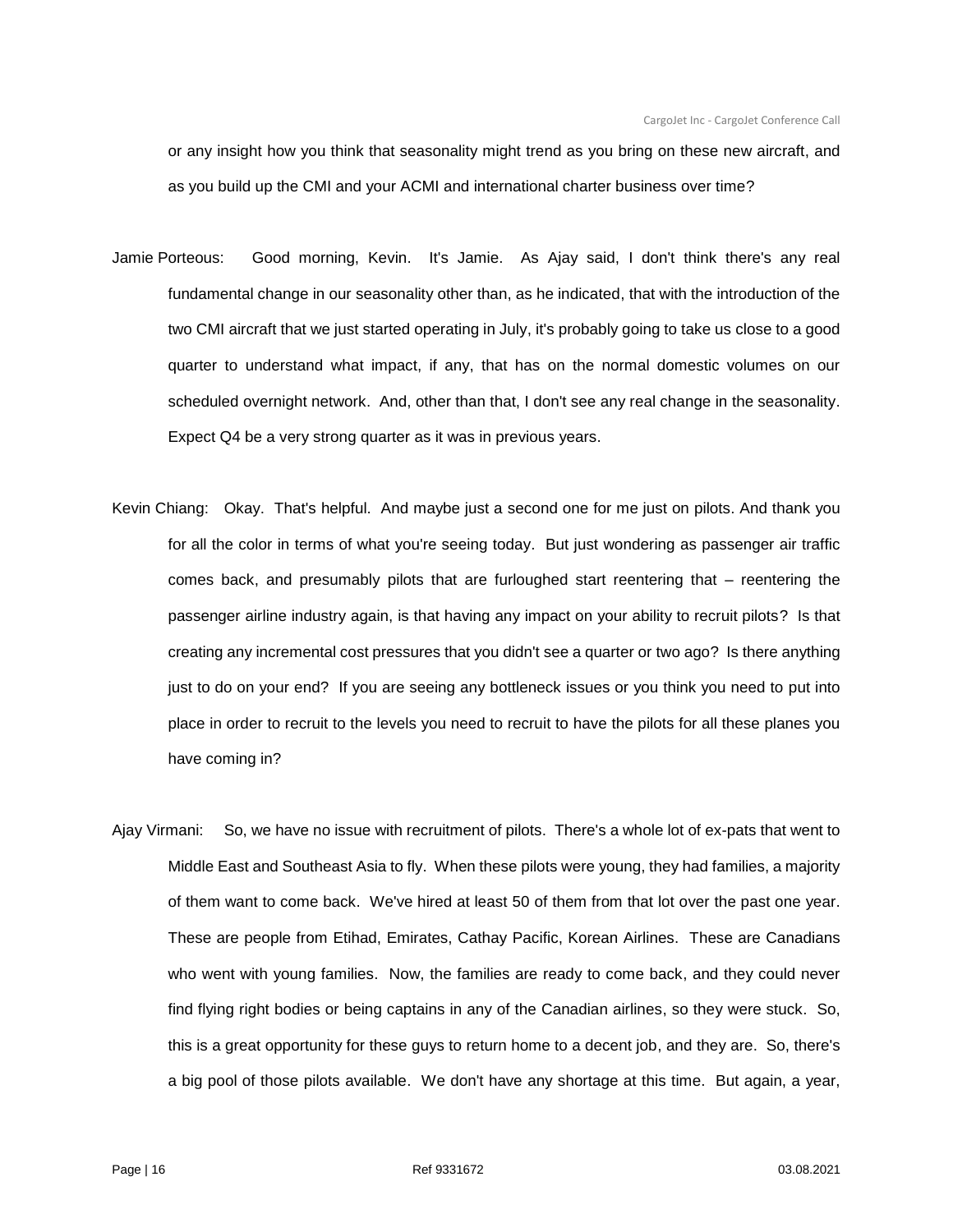year and a half ago, there was a big shortage of pilots. So, from what we've been told by the major carriers, that there is a small recall going on, but they don't expect that any major recall is going to happen for at least two to three years. There will be some recall. It might go up to 75% or 80% of the 2019 level.

We went through a crazy period of hiring over 100 pilots in the past one year, number one, to offset the crew fatigue regulations, and, secondly, increase demand. As you know, it takes 50, 60, 70 grand to get a pilot training, and getting them type rated and getting them online. So, there was a lot of training costs that we incurred, and that's why we see a big line item over on our expenses.

As where the market is concerned, we are not concerned, at this stage, about having a shortage, because we have hired more than what we need at this stage. And I know there will be some attrition when the passenger airlines do call back, and we are fully prepared for that contingency as we have some extra pilots on board for that.

- Kevin Chiang: That's helpful. Actually, can I mention one more, just as I think out longer term, and you bring on these 777s and you build out or extend out your network further internationally, how do you think about the Interline partnerships you've developed over time? How do you look at that in a world where maybe you can source more cargo from further places that might have otherwise flown on an Interline, on an airline they had an Interline partnership with? And do think that that might jeopardize some of those relationships, if they think you're siphoning some of the volumes that otherwise might've been on the belly of their planes when they were flying passenger traffic to Vancouver, or Toronto, or Montreal?
- Ajay Virmani: As a matter of fact, it's a very good question, Kevin. And we've looked at that issue. And in terms of whether it would be a dilution to revenue, because if we're flying direct to certain places. Keep in mind that there's a lot of capacity that doesn't exist that used to exist in those days. So, if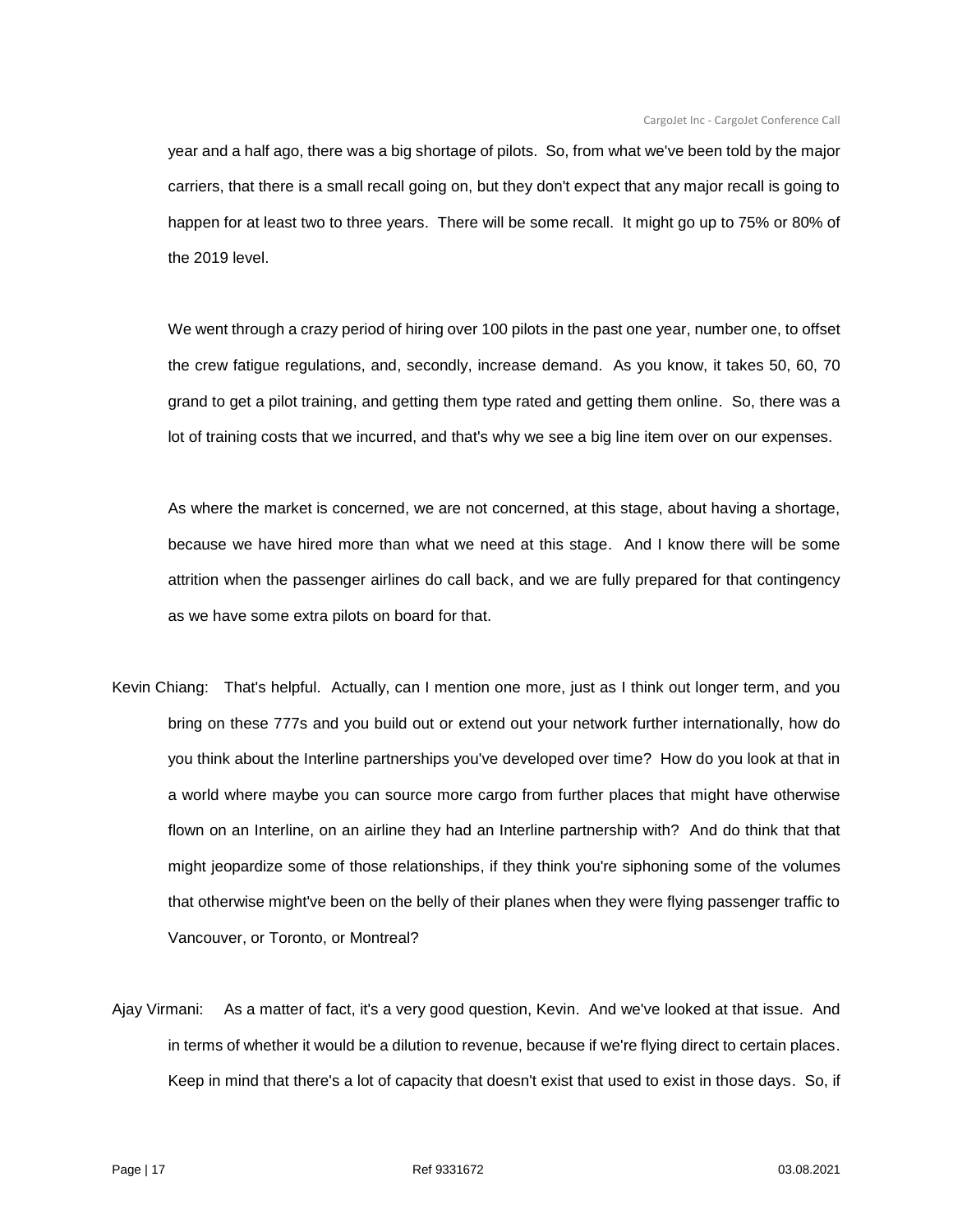we are if we are seeing European carriers that used to fly to South America and Latin America directly, the flights have discontinued, or they've gone to narrower body aircraft in certain places. So, when they bring their stuff into Canada, that's where we use to pick up and go to other places. I think, domestically, we will never – whatever the capacity and Interline was required, we don't anticipate that will change. As a matter of fact, when we start flying international, we will have more opportunities to sign up more Interline agreements with carriers that need that capacity. Let say, for example, a company like Cathay Pacific that comes into Vancouver. And now instead of just selling Vancouver, they can also be selling if you're flying to Mexico or, let's say, Caribbean, or some of the other – or Columbia. We could now carry China's products not only within Canada, but also to the South American and Latin American destinations. We also would have South American, Latin American carriers feeding us for European freight. So, I think we see more opportunity internationally with Interline with selected expanded routes that we are thinking on. So, we don't feel that would jeopardize or dilute any of that revenue.

Kevin Chiang: That's very helpful color. Thank you very much.

Ajay Virmani: Thank you, Kevin.

Operator: Thank you. We'll take our next question from Matthew Lee with Concord. Please go ahead.

Matthew Lee: Hi guys. Congrats on the solid quarter.

Ajay Virmani: Hi. Thank you.

Matthew Lee: Can you maybe expand on the US strategy in terms of are you seeing good partnership opportunities in the market? And maybe talk about what your ideal partner looks like for the US?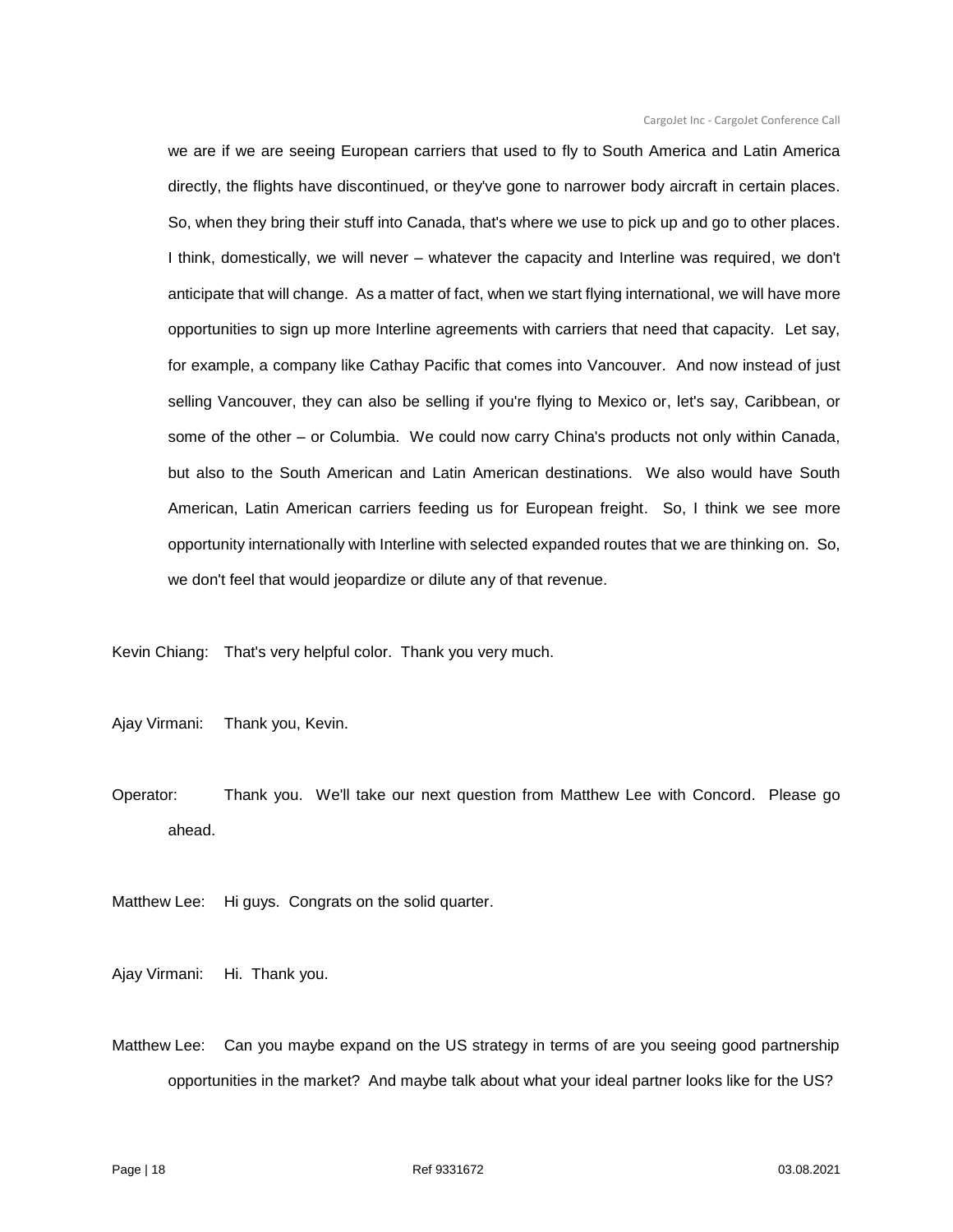Ajay Virmani: Can you repeat that? Sorry, you broke up a little bit.

- Matthew Lee: Yeah. I'm just thinking about the US strategy in terms of partnership opportunities in the market, and what your ideal partner looks like in the US.
- Ajay Virmani: So, yes, we've been pursuing that international and growth, but also seeking partnership and strategic alliances in the US. What our ideal partner would look like, somewhat that has obviously a fully licensed, what they call 121 certificate, which is equal to over 705 operating certificate. Ideal partner would be a cargo carrier that has proper licenses. They're well run and managed and organization. And will also be able to fly aircraft, if needed, for us, because certain routes we cannot do. Let's say, for example, if we go for a flight from Hamilton to Miami, and then Miami to LA, and then LA to Mexico City, we cannot do the Miami-LA portion on our present route. That's where the international or the US partner comes in to do certain routes and certain routes selectively that is being offered to us by our customer, but lack of regulatory authorities, and, as you know, it's called cabotage, we cannot do certain routes. But with combining US and a Canadian carrier could certainly fill those kinds of needs. And that's what we are after.

As I mentioned that we will be finalizing and – some kind of an arrangement with an American carrier this quarter. We have a number of them that we have had discussions with. And it looks like that certainly will be the case before the yearend. And also, keep in mind, that also gives us an opportunity to place aircraft with this carrier either on a dry lease, or CMI basis, but getting the economic benefits and a win-win situation for the American carrier and the Canadian carrier. So, watch the space for more on that.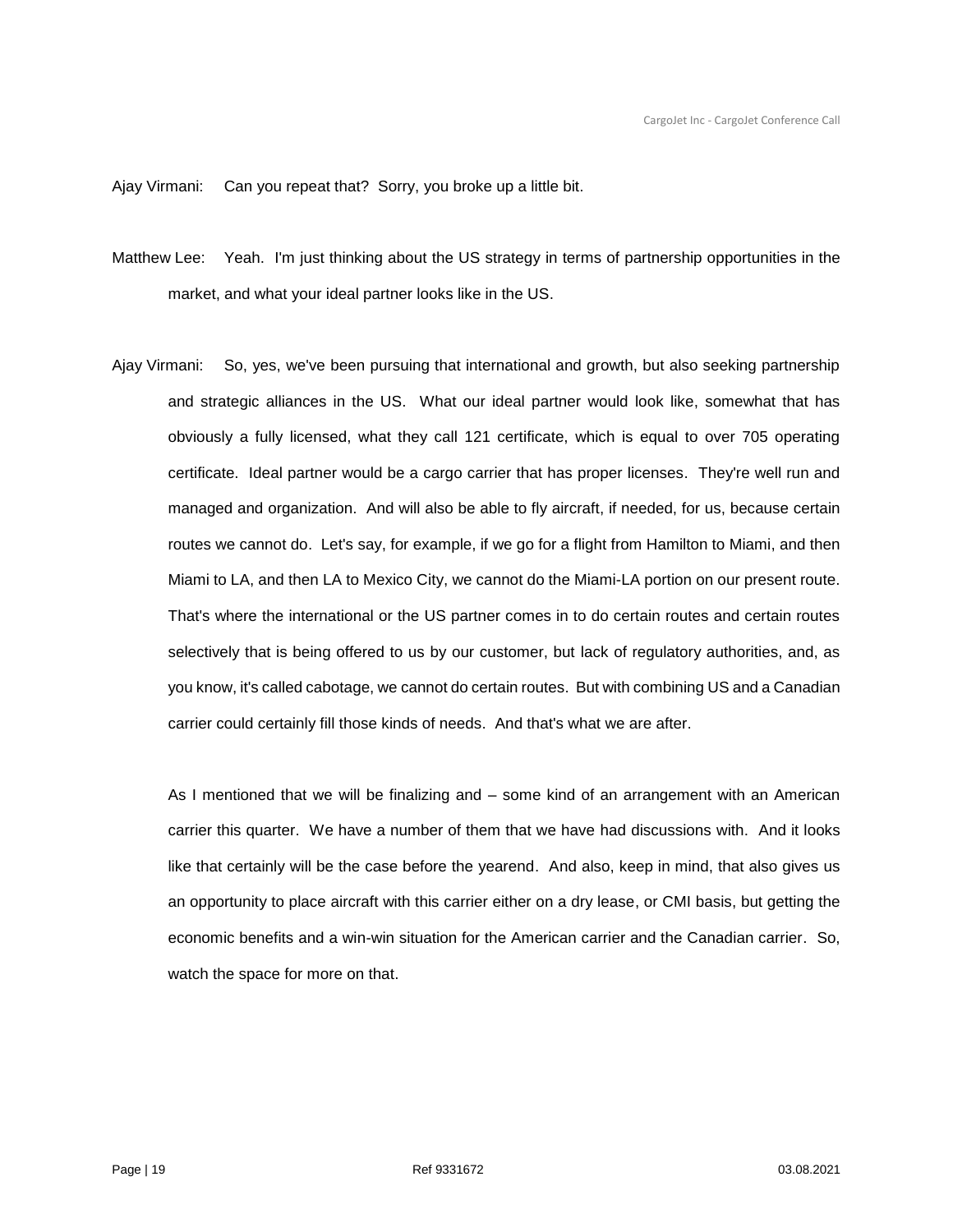- Matthew Lee: Thanks. And then, bigger picture, DHL announced today that it's going to be investing in electric cargo planes in order to reach their mission goals. Do you guys feel any pressure from them or any of your other partners to invest in similar technology?
- Ajay Virmani: As a matter of fact, we have discussed this issue with DHL quite a lot. These are small planes called – company called Eviation out of Seattle area. They are they're 2,600 pounds, which can go up to one hour of flight. These are electric planes, DHL signed up for 12 planes. I knew fully about it as – a long time back. We might even look at some of our needs are regional, if we can get one of those planes, I think it would be great. Those size of planes don't compete with us. There's no pressure on us. But as a matter of fact, we are closely looking at there is some customers who have demands for that kind of – we don't want to get into a full blown regional operation, but just to continue with our own feed. For example, if we fly into Vancouver, for example, and there is demand for a small portion of that going into Nanaimo or Victoria, a 2,600 pound aircraft electric would be perfect for those routes. So, if it enhances our network, we would also look at those planes, but unfortunately those planes don't come into service in 2024, but we are certainly very keen to look at what DHL has done. And we've asked DHL to give us some introduction so we could plan for those kinds of flights for the future. Because their path looks quite neat and smart, and they don't have any fuel, they're electric. So, it really interests us to enhance our capability to our customers.

Matthew Lee: All right. Thanks guys. Great quarter.

Operator: Thank you. We'll take our next question from Tim James with TD Securities. Please go ahead.

Tim James: Thanks. Good morning. I'm just wondering if you can take a minute and characterize the types cargo that you're seeing, those customers that are choosing and you expect in the future will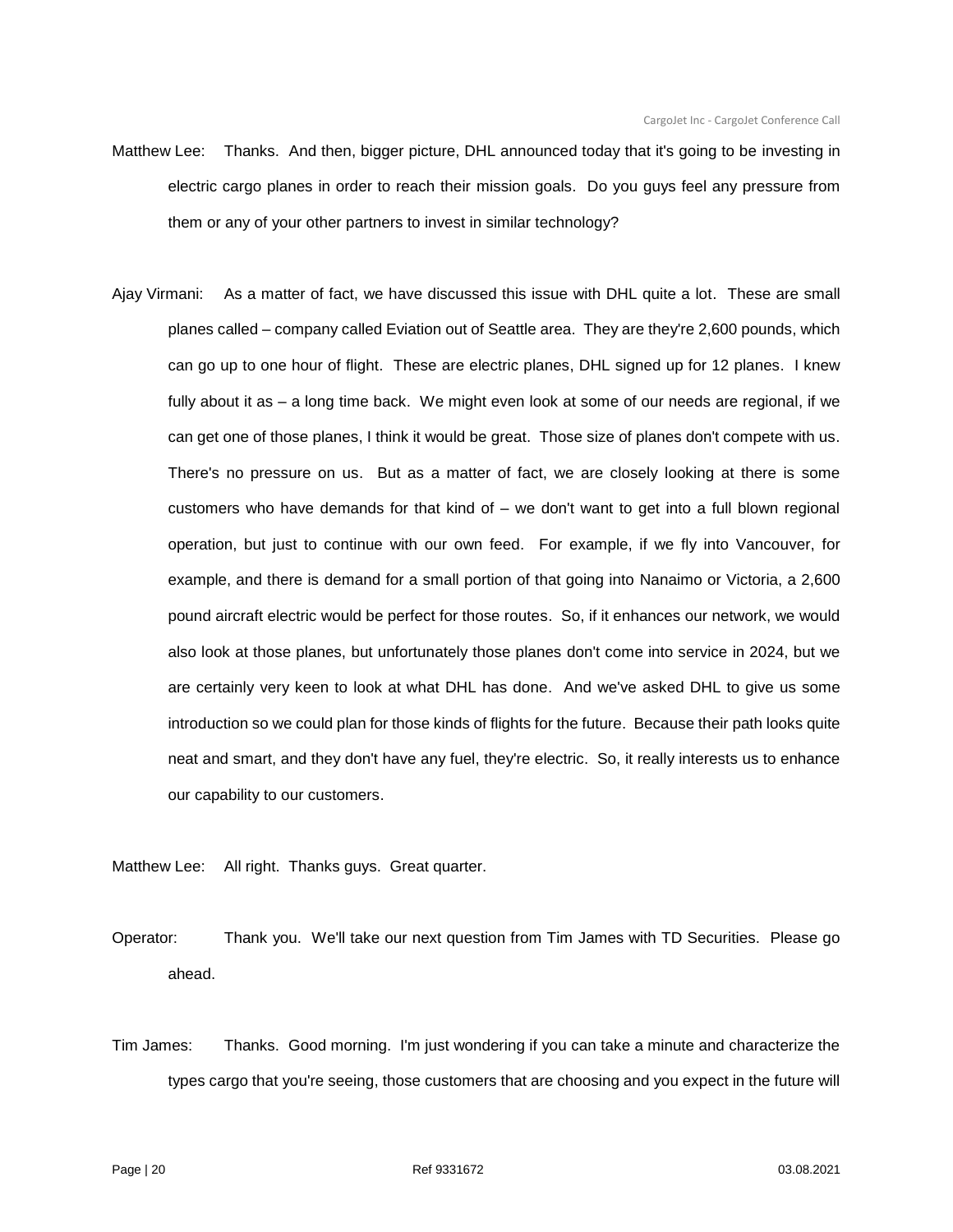choose to stay with dedicated services, as opposed to planning to return to passenger aircraft, to the bellies of those aircraft?

- Jamie Porteous: Hey. Good morning, Tim. It's Jamie. I can give you some color on that. I don't think there's any one particular product that stands out. Healthcare obviously, globally, has increased demands because of the COVID-19 pandemic. But literally anything that requires time sensitive, overnight or cross intercontinental travel is shipped by air, certainly manufactured goods and the whole logistics supply chain demands that many different types of products, especially products that are in short supply from a manufacturing standpoint. But the product types themselves seem to change over the years, it's not any one single product that we're seeing. It's just that we're definitely seeing an increase in demand for air cargo services globally. And also, obviously, because of the increase of e-commerce and online shopping, which is not just a phenomenon here in Canada, but also globally, and not just the actual retail side of it direct to the consumer, but also the manufactured goods that have to get to fulfillment centers around the world, are causing increases in demand. And at a time when, as I think I've said a couple of times on previous calls, prior to COVID-19 more than 50% of the world's air cargo travel was in the belly of passenger aircraft, particularly on long haul Intercontinental routes. And with, I would think, a consensus in the industry that that capacity is never going to come back to pre COVID-19 levels, at least at any time, I would say, in the next – at least the next 10 years. So, the demand for dedicated cargo services has subsequently increased dramatically.
- Tim James: Okay. That's very helpful. Thanks, Jamie. And then just one additional question on the competitive environment with WestJet announcing dedicated cargo plans, and Air Canada having already articulated its strategy. And I realized they're not – it's not a clear cut competition, but I'm just wondering if you could talk about what your thoughts are on implications and CargoJet's longterm positioning?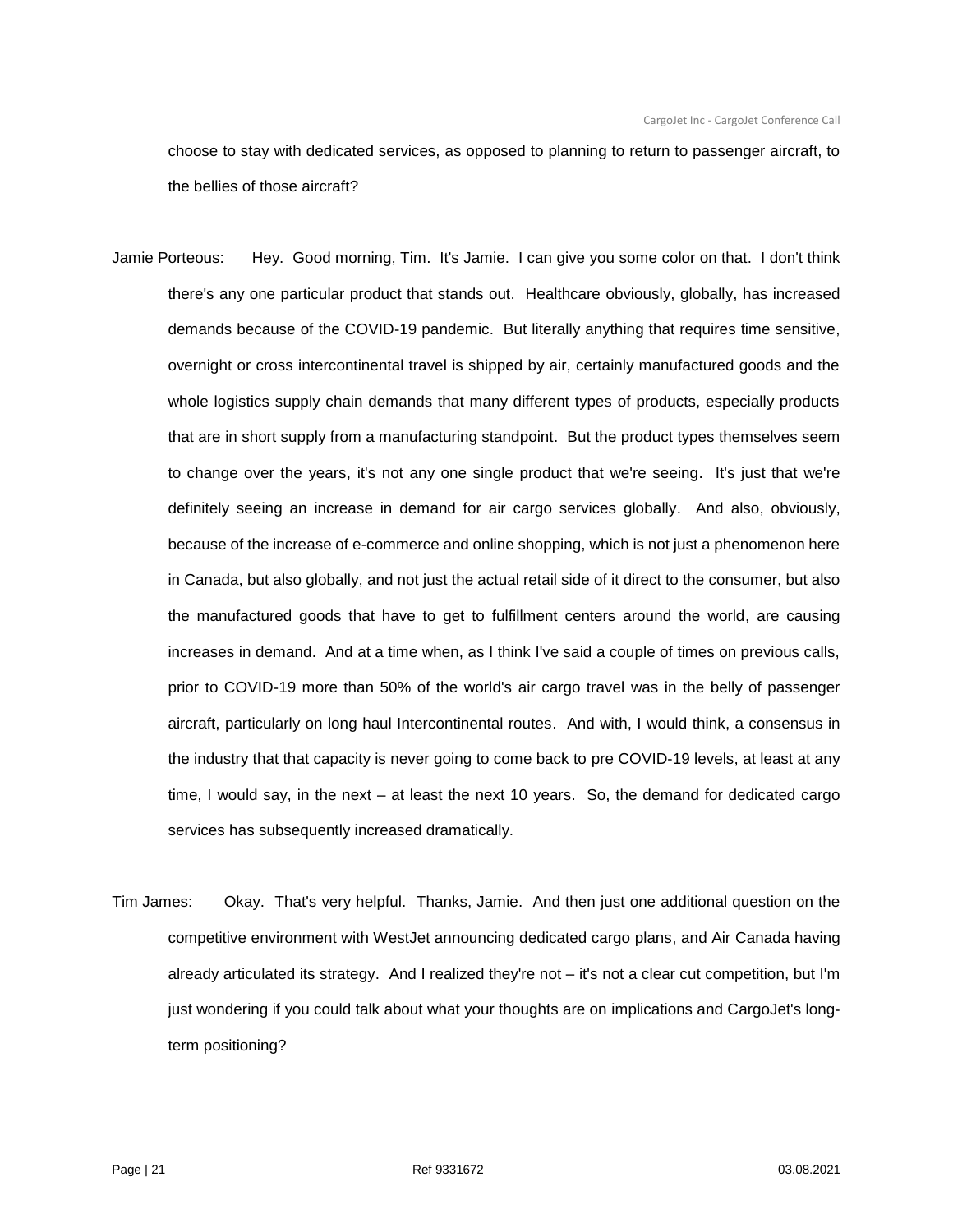Jamie Porteous: We don't take it as a significant threat to our – certainly to our domestic overnight business. I think we're confident enough that we built a deep enough moat around the domestic business over the last 20 years in terms of reliability, particularly because that's number one, the most important criteria that our customers demand from a service standpoint, so they can compete effectively in their markets. Secondly, the fact that we operate to 15 cities across Canada from coast to coast and have long – but our major customers have long-term agreements in place, all of which has several years, if not many years, and extension agreements options as well in those agreements. So, we don't see a threat from that standpoint.

You're right. It's going to be WestJet and Air Canada will be Canadian licensed air cargo operators that we haven't had – we've enjoyed the benefit of not having any competition with dedicated cargo aircraft of any type, of any significance anyways, domestically here in Canada or internationally. As you indicated, the Air Canada has articulated their use of those aircraft is primarily to provide additional capacity to provide service to their international commercial cargo customers that they've been servicing using flying passenger planes over the last year and a half carrying cargo only in the belly. So, we don't see – that really doesn't compete with us on an international basis and never has. WestJet, equally, we think it's more of a competitive threat to Air Canada cargo on the international side. When you look at, again, WestJet, there's really no demand domestically for services, but there is capacity demands for international cargo, particularly feeding their wide body 787 aircraft. So, if they have an aircraft, they will have passenger 787 flying from Calgary to Amsterdam as an example, not a lot of cargo originating and terminating in Amsterdam to Calgary or vice versa, but a significant amount of cargo coming out of Europe, coming into Canada. And being able to feed to and from those flights in and out of Calgary from other points in Canada, I assume, would be the use of those 737-800s that they've announced that they're going to convert.

Again, I would say that neither – Air Canada certainly has a strong pedigree in the passenger belly cargo capacity or space. Conversely, WestJet, I would say, has very little cargo pedigree in the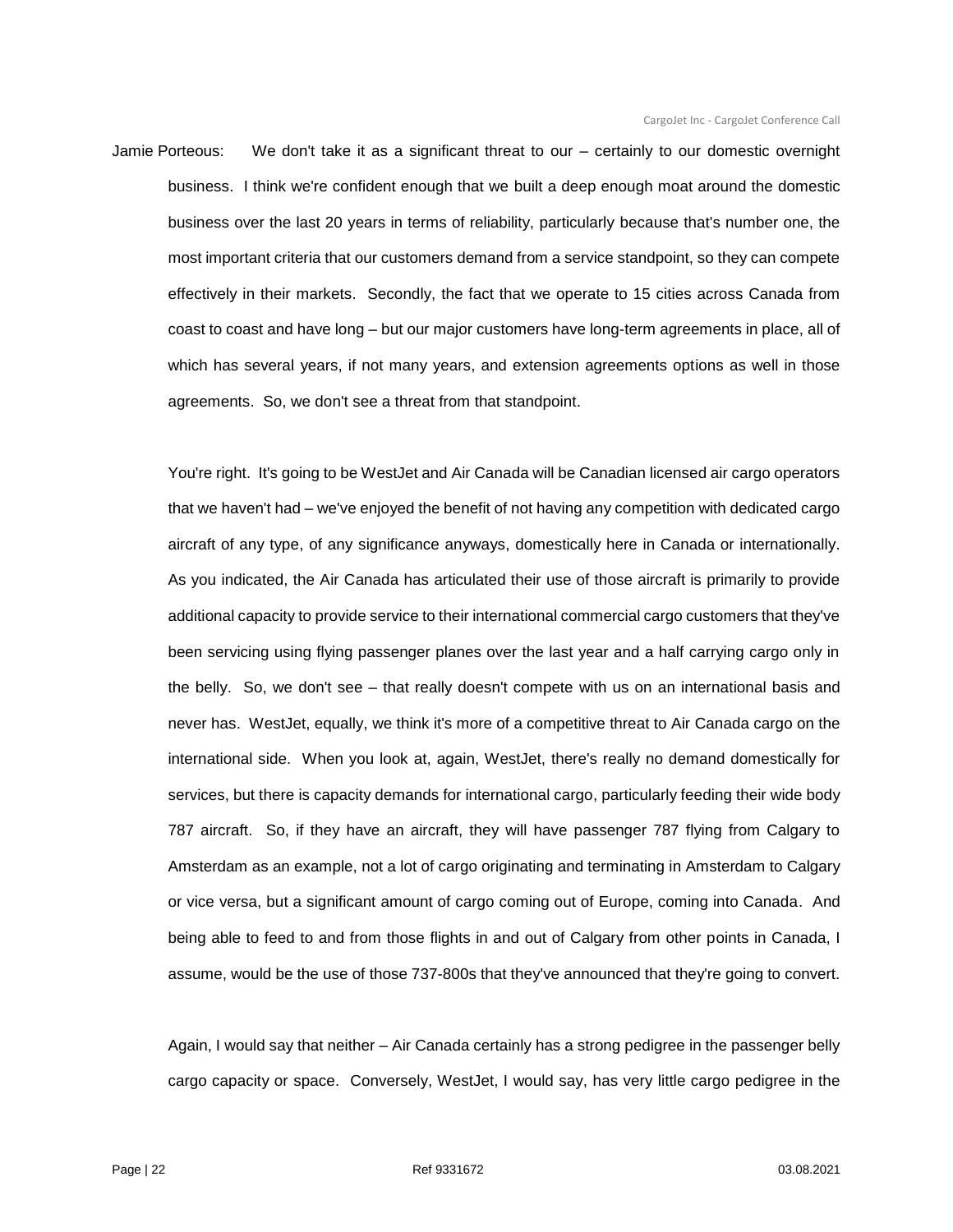belly of their passenger aircraft. And we don't really believe it's going to be a significant threat to us. Certainly doesn't change the way we look at building and growing our business, both either on the domestic, the international or the ACMI side.

Ajay Virmani: And I might add that there is no passengers/cargo airline combination that is capable of delivering a 98% to 99% performance. At least it hasn't happened in the past 30 or 40 years. We have only one product to sell, which is cargo. We are focused on that. And you will also find that cargo for some of these carriers is going to be 5% to 7%, or 8% of their total revenue. And once the passenger comes back, or if they do ever come back, their focus is not just going to be on cargo, and that's what history has told us. So, things sometimes change, and we are not totally dependent on history. Yes, we are aware that they're coming in, but CargoJet has over a billion dollars invested in infrastructure, ground support equipment, containers, repairs of ground support equipment, loading and offloading aircraft in 15 to 20 minutes turnarounds. Our hub in Winnipeg and Monkton, we're giving a seamless service from Victoria VC into St. John's Newfoundland on an overnight basis. There's a lot of development over the 20 years that this company has been built, along with, I would say, a bulletproof fortified balance sheet that is almost debt free with all of our assets paid up. There's a lot for these companies to overcome to compete with CargoJet. And we are fully prepared if we are attacked in any which way or manner in terms of taking one route, then obviously the customers will have to make decisions that what happens to the other 16 routes. How do they get back? It's one of those markets that we are fully prepared for competition. But based on our service alone, and our infrastructure, our cargo culture, our cargo pedigree, we don't anticipate that we're going to have any issues competing effectively with these carriers, if they choose to compete with us.

Tim James: Okay. That's really helpful. Thank you, Ajay. Thank you, Jamie.

Ajay Virmani: Thank you.

Page | 23 Ref 9331672 03.08.2021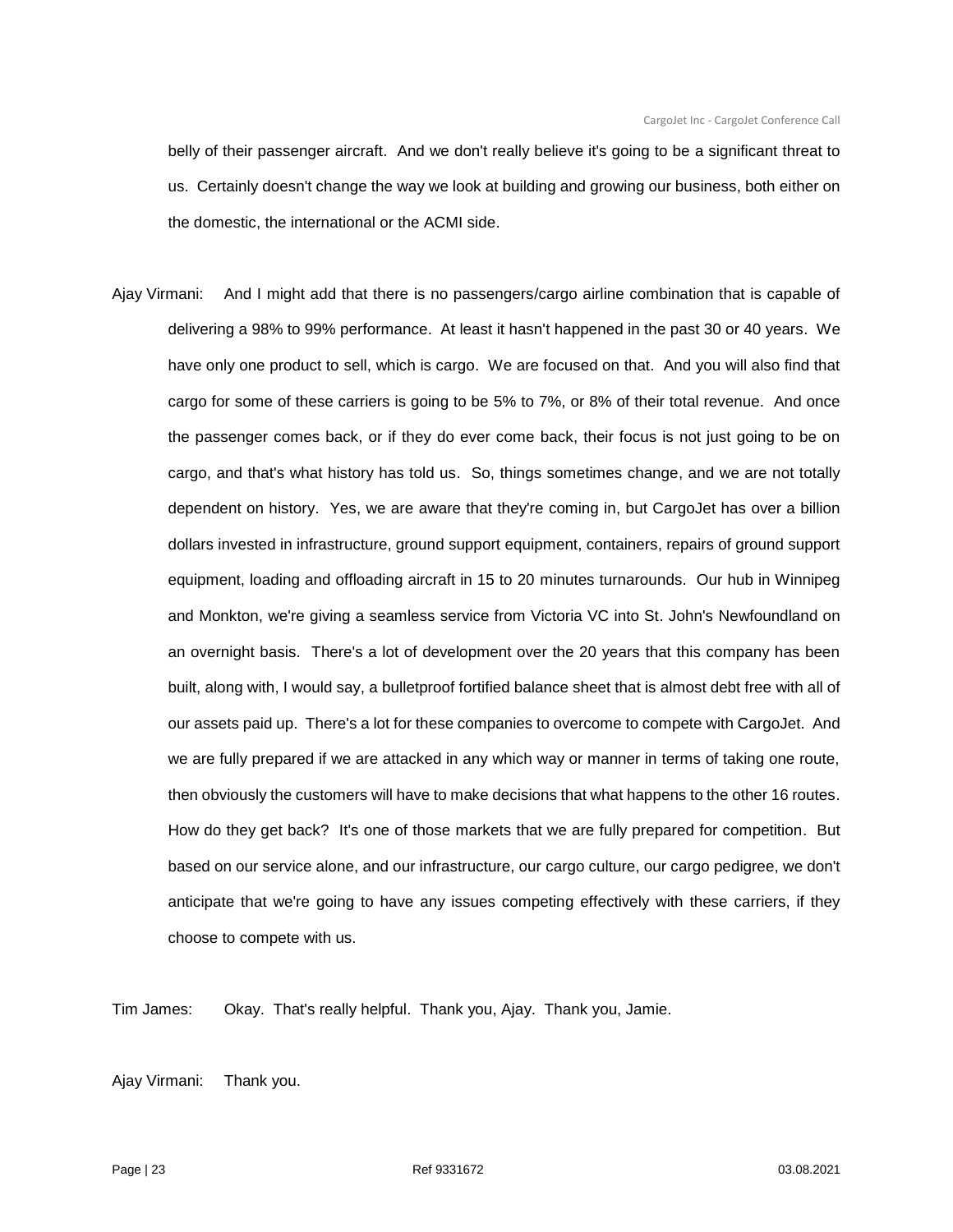Operator: Thank you. Once again, please press star one to ask a question. We'll take our next question from [inaudible] with [inaudible] Bank. Please go ahead.

Speaker: Hi. Good morning and congrats on a good quarter.

Ajay Virmani: Thank you.

- Speaker: So, my first question is really about when you mentioned that you expect some B2B take up in Q3 and Q4. I'm just wondering, will that dilute the B2C business? Or, is that still going to hold up, and this is an additional thing that comes up?
- Ajay Virmani: No, I think it's just an additional incremental B2B. The B2B doesn't impact B2C or vice versa. B2C is really driven by the increase of e-commerce and online shopping by Canadians. And the B2B is really the traditional overnight Monday to Friday business to business courier, freight forwarder type traffic that was somewhat impacted on volumes during the shutdowns because of COVID-19.
- Speaker: Okay. Now, that's good color. And just my second question, I think it was in the last call you had mentioned that you were flying some flights for your pilots to transport them because there was not availability of commercial airlines at that point in time. I believe the two challenges that were there. Are you still flying those? Is that one of those costs elements that you can take out, or are you think that's still going to continue because you have to deliver the results to customers?
- Ajay Virmani: Right now we do continue to fly those two shuttles to Cincinnati to transport our pilots because of – again it all ties down to the pilot regulations that we faced. We can get additional use of the pilots workday if we fly them to an hour flight into Cincinnati, rather than putting them on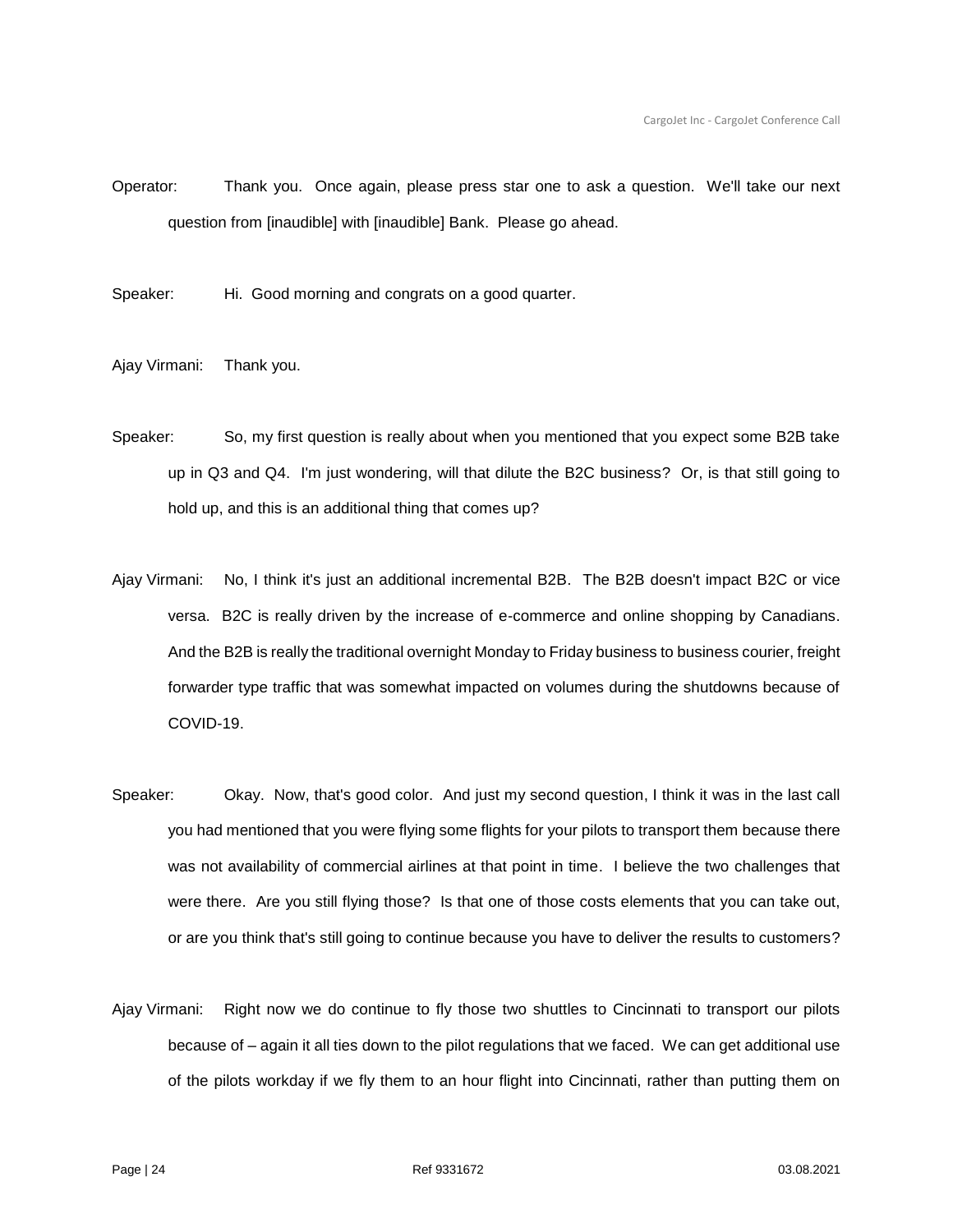commercial, because commercial right now is sometimes two or three flights to change. Sometimes the flights get canceled, so the service is not dependable. We didn't have a choice other than to put our own challenges, which were meant for occasional use, now it's being used almost daily. As a matter of fact, we are supplementing some lift from other corporate jets to get our pilots into Cincinnati. Yes, that is an additional cost. It's quite a bit of additional cost. But it saves us a lot of pilot days at this present time, and continues to improve our operations because the fatigue rule certainly has hurt us. That's one of the ways we are offsetting by gaining more crew productivity by giving them an hour's direct light and they'll be able to continue on some other flights as soon as the land.

So, what's going to happen? I think we plan to probably continue this till, at least, Q4, and towards the end of Q4 till we learn the new rules. We work with the government on these regulations and our crew. So, ideally, yes, my wish would be to – if a commercial lift came back and there was an hour flight, that would be great. But if it doesn't come back, then we might not have a choice. So, that's something that we could continue – it's daily on our minds to make sure that we – the first opportunity we get is to disconnect that and save that cost.

- Speaker: Okay. No, that great. And maybe just the last one from my end, and this is just going back to James' question on competitive environment. I'm just wondering when you think of it, CargoJet's long-term business, or the overnight domestic business that is there, down the line do you think that the Canadian market has the capacity to have multiple players that are eventually profitable? Or, do you think that this is a market where one large player will continue to dominate? And the economics are such that it's difficult to have multiple operators on the domestic overnight network.
- Ajay Virmani: Look, the purpose of CargoJet, when it started in around 2000, 2001, was a product of many cargo airlines operating. As a matter of fact, 15 to 16 cargo airlines sold, or merged, or went bankrupt, closed their doors between 1985 and 2000. The result was that everybody was operating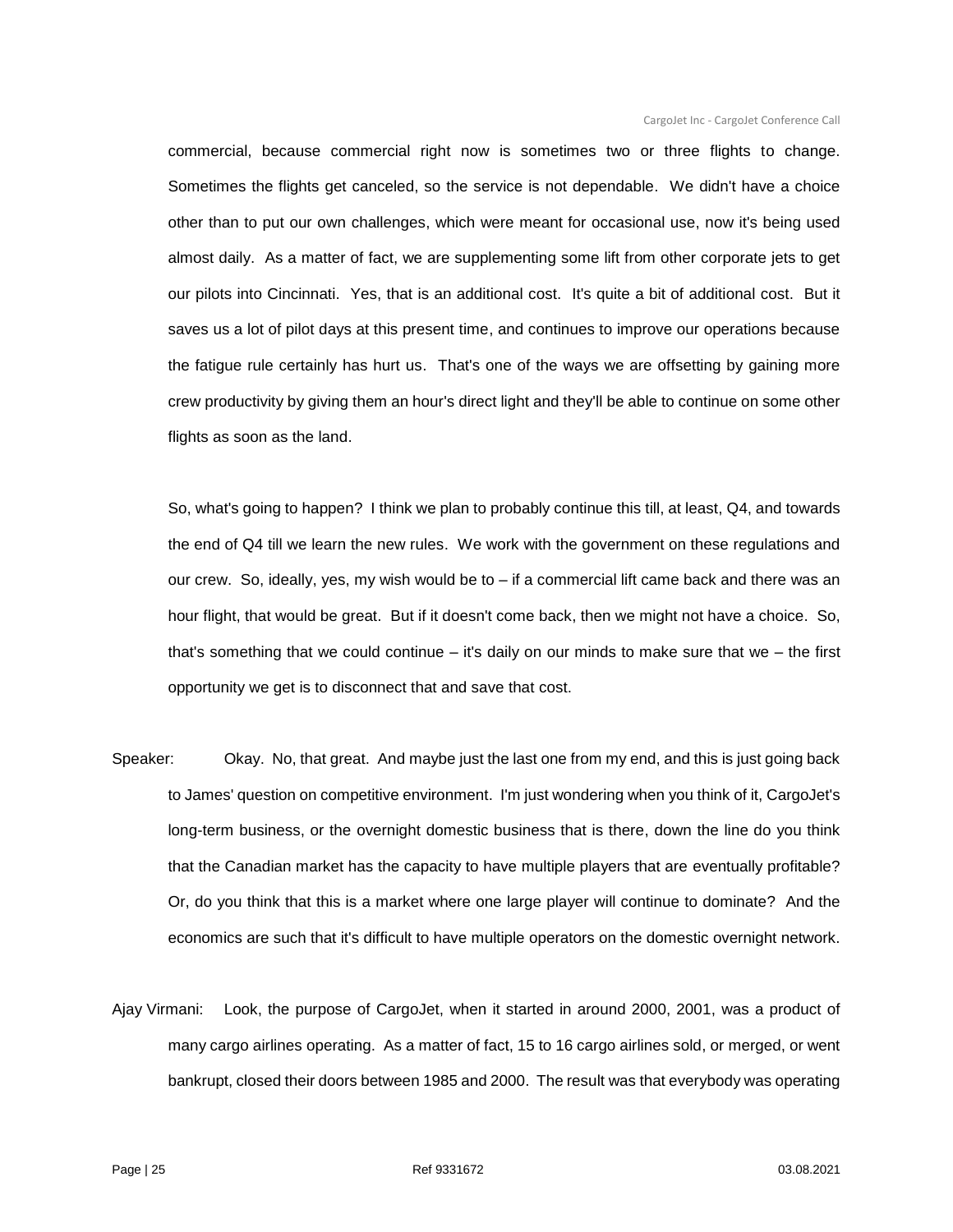one plane, two planes, five planes, six planes. They could not get the economies of scales. They could not get the cost under control. They could not deliver the performance. So, the model was create one network that services all Canadians. Who could have ever imagined that competitors like DHL, UPS, FedEx, [inaudible], all could be on one plane? But they realized that, look, this model of everybody operating planes didn't work. And because we were able to demonstrate, number one, a well capitalized, well-run company with great cargo culture, delivering 98%, 99% on-time performance, and not having any risks associated with one, or two, or three plane operations. So, what would be the future? Would it be one dominant carrier?

Canada is a very very difficult place to service. Flights between Newfoundland and Vancouver are seven hour flights. We have three times zones in between. The country is very very – it's not dense at all. The population is very very spread out. So, a lot of product also ships out from Ontario and Quebec to Western Canada or to Eastern Canada, hardly anything coming back. So, we have a lot of – the way CargoJet is built is strictly to take those kinds of factors into account, one way country, different density of different products. A lot has gone on of 20 years to build CargoJet to where it is. And I think new entrants, although it seems very nice and attractive to look at cargo yields and stock price and say, "Well, that's the market we should be into." But at the end of the day you need to have the cargo culture to build what CargoJet is. And I can tell you that we feel pretty proud of our network, our team and our facilities, our overall cargo pedigree. And I think we feel that our dominance is here to stay.

Speaker: Okay. No, that makes sense. That's it from my end. And, once again, congrats on the quarter.

Ajay Virmani: Thank you.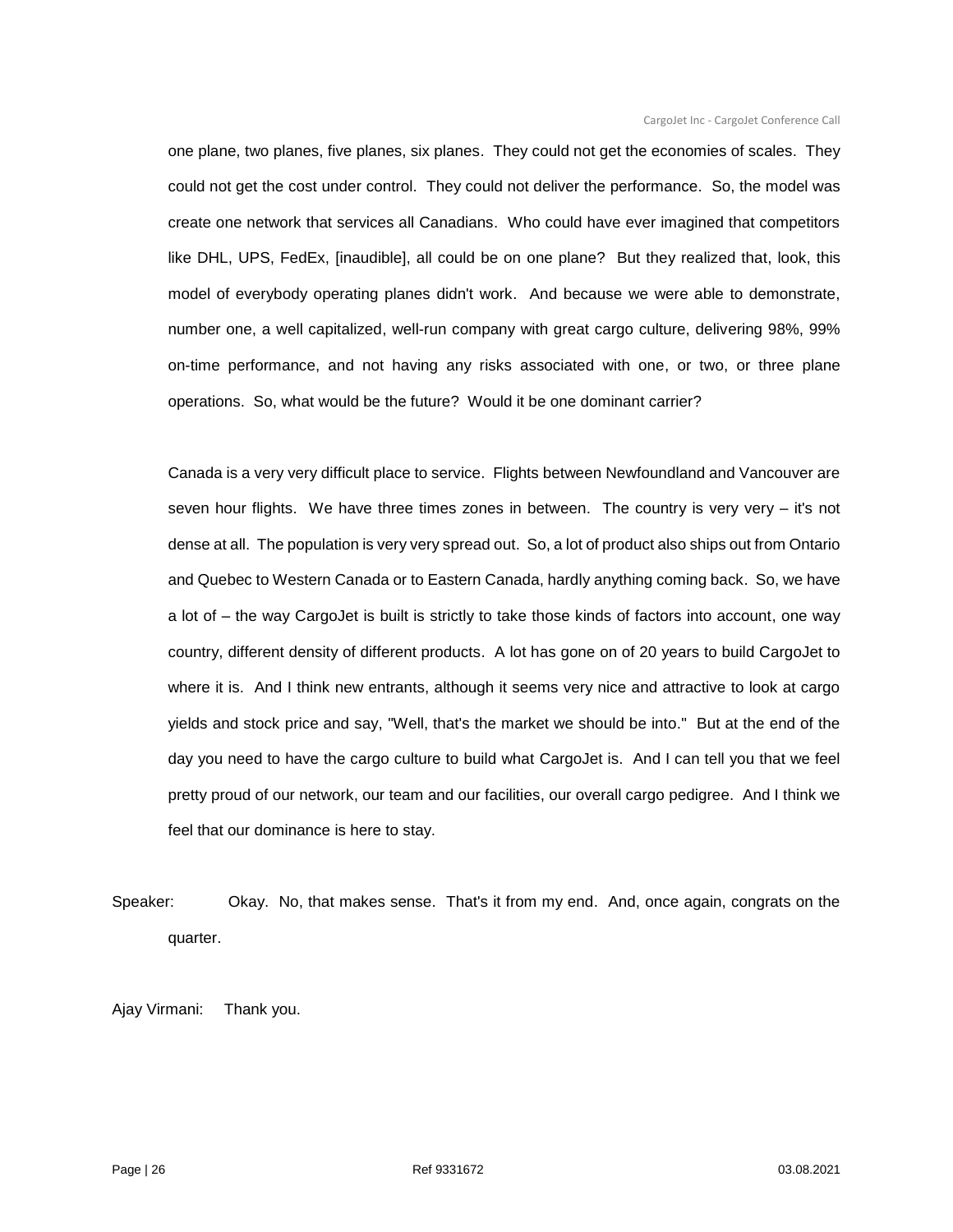- Operator: Thank you. We'll take our next question from Cameron Doerksen with National Bank Financial. Please go ahead.
- Cameron Doerksen:Thanks. Good morning. Most of my questions have been answered, but I just wanted to follow up on the, I guess, labor cost question one more time. And just looking at the overall head count for the company, up 23% year over year, I presume much of that is related to the hiring of air crew to the fatigue rules, but is there, I guess, other parts of the business where you're hiring ahead of growth that would inflate that head count number?
- Ajay Virmani: Yes, that is partially true. Most of it is due to the there's two areas that we had to. Every time you get an aircraft, you have to add some maintenance team to it. Every time you add an aircraft, it needs to be loaded and offloaded, so you hire the team to do that. One good thing is that our overhead backroom functions have not increased tremendously. We have been able to absorb some of these, whether it's records, whether it's finance, whether it's accounting. We've been able to manage those within our existing costs. So, the direct variable cost, I said, loading the planes, and fixing the planes, and flying the planes is cost that we cannot avoid as the size grows. But certainly there is a balloon you would see, a bulge in the crew cost, and that is what the fatigue rules results are.

So, are we hired enough for the future? That's probably helping. Yes, we do. We'll start hiring some casual workforce for the peak flight market is very very tight for anybody, whether it's restaurant, whether it's factories, or whether it's loading planes. It's very very difficult to find people right now. It's great for the government to hand out checks, but the side effect of it is that companies like ourselves, and restaurants, and general factories are not getting – all of a sudden there is no unemployment, which is hard to believe. So, I think the market will correct itself once these incentives by the government are over to bring our cost down and to bring availability down of the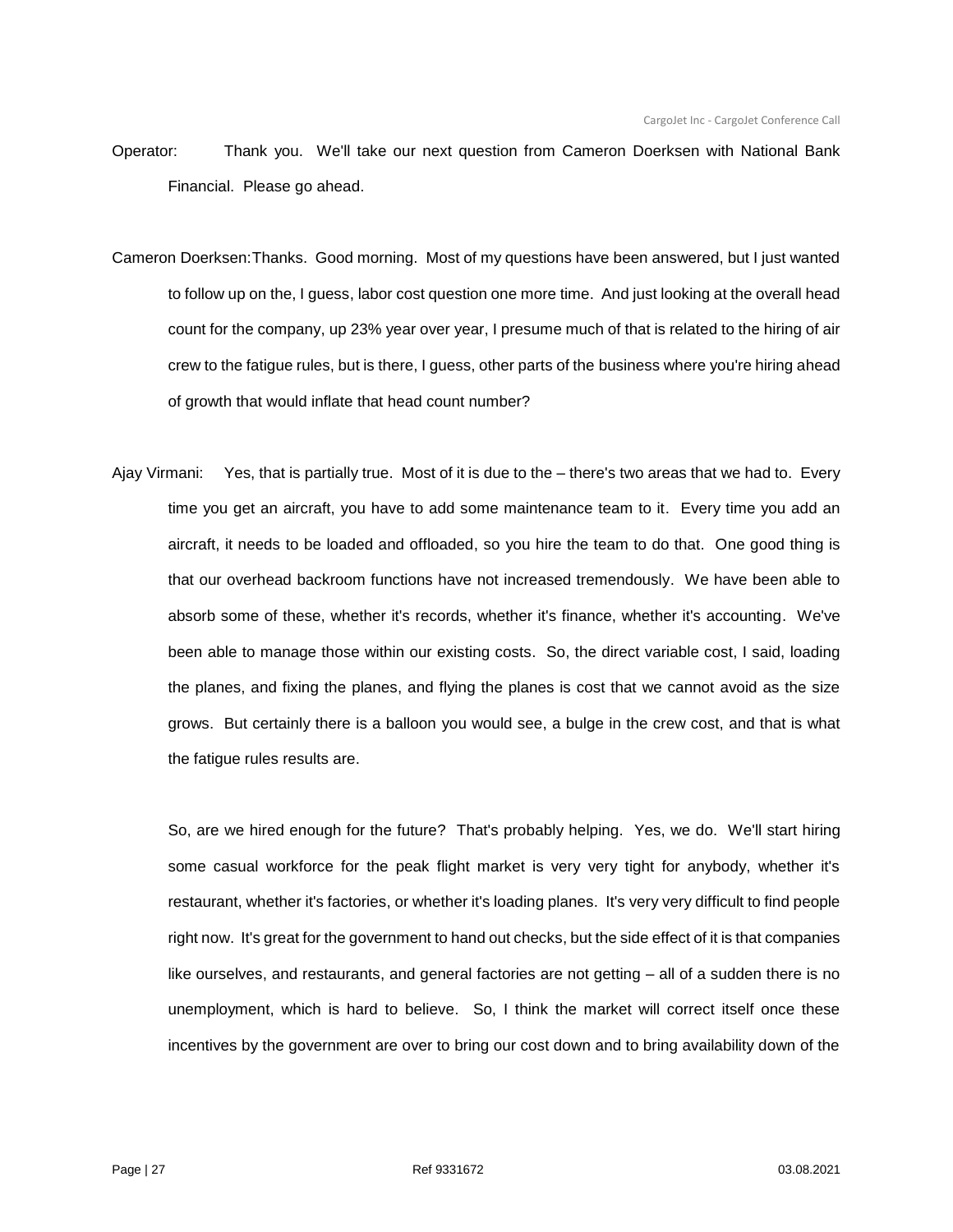– bring the availability in line with the demand. So, that's how we feel about the labor market. Yeah.

Cameron Doerksen:Okay. No, that's very helpful. That was all for me. Thanks very much.

Ajay Virmani: Thanks.

- Operator: Thank you. We'll take our next question from [inaudible] with Street Global Advisors. Please go ahead.
- Speaker: Hi. Good morning gentlemen and congratulations on a great quarter. I have one question on ESG. Many of your customers, especially DHL, UPS and many others are very keen on reducing scope two and scope three emissions. So, is there any pressure on a CargoJet to commit on certain ESG standards? If yes, would it require some additional capital commitments for CargoJet all the time?
- Ajay Virmani: Yeah, so we are working with a couple of our large customers to because we fly for them, so they asked us to look at some ESG as well. And we are in – at least two customers we are looking at getting our policies and procedures, and our – what we're going to do in that area. So, we are working with a couple of customers closely. And we also, as a company, just put out the ESG policy. We have set up some mechanisms now to take into account the environment, the carbon emissions and how to reduce over fuel burn. So, this is going to be a major major focus of us in the coming months and the next year.

As for the capital required for it, I can't give you any numbers because we just started to plan on it. But I don't anticipate other than having some head counts right now. Initially, our first phase would be to reduce what we can in-house and find procedures and policies that help us reduce that